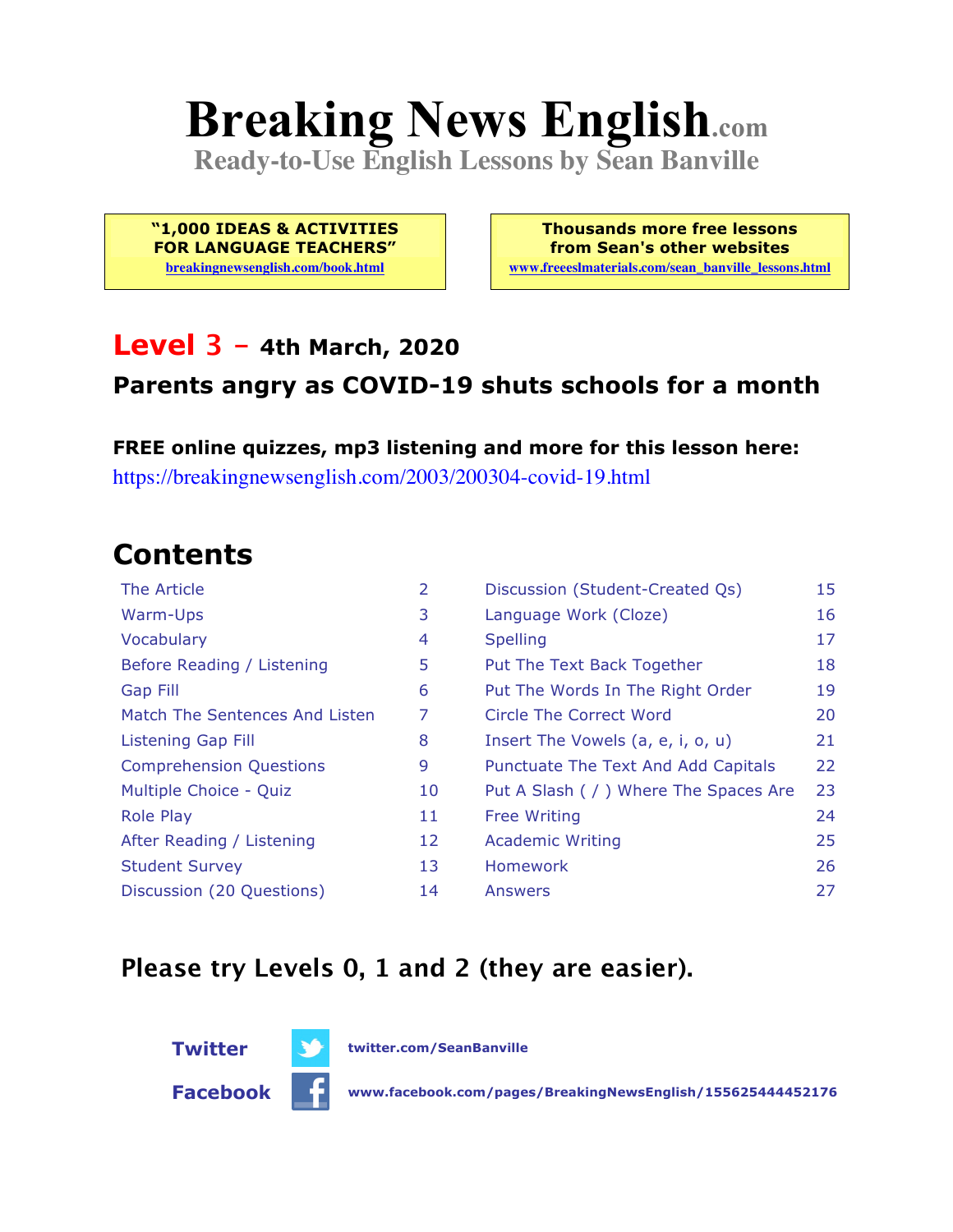### **THE ARTICLE**

From https://breakingnewsenglish.com/2003/200304-covid-19.html

Japan and Hong Kong have closed their elementary, junior-high and high schools until April. Governments say they want to protect children from the COVID-19 coronavirus. Schools in Japan will remain closed until April the 8th, which is the start of the new school year. Children in Hong Kong will return to school on April the 20th at the earliest. Parents are now worried about the school closures. Working parents have to think about how to care for younger children. Grandparents will look after many children while their parents go to work. However, many children have no grandparents or extended family who live nearby. Parents may have to pay for expensive childcare fees.

Japan's Prime Minister Shinzo Abe shut the country's schools after a meeting of Japan's anti-virus task force. He said the next two weeks are critical to control the spread of COVID-19. He wants to "stem the risk of many children and teachers becoming infected through gathering for long hours every day". The government said it would urge public services and private companies to make it easier for people to take time off work to look after their children. An angry mother said: "I wonder if the government thinks it is OK to leave children at home alone for long hours." She asked: "What's the point of closing schools if parents are still commuting in packed trains in which passengers may have COVID-19?"

Sources: http://www.**asahi.com**/ajw/articles/13172009 https://english.**kyodonews.net**/news/2020/02/b341be1ebf20-breaking-news-children-should-stayhome-while-schools-closed-over-virus-japan-govt.html https://www.**bbc.com**/news/business-51639488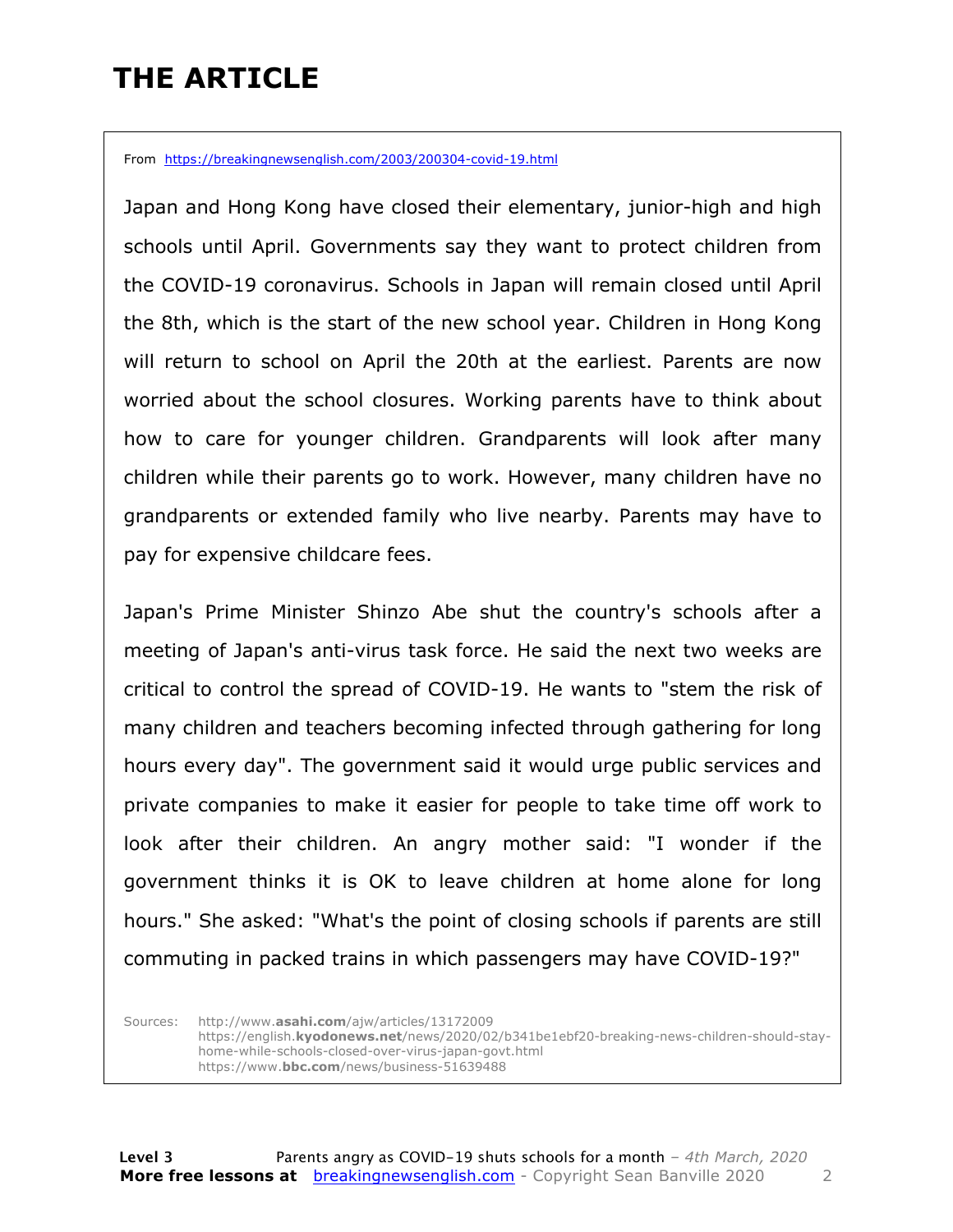#### **WARM-UPS**

**1. CORONAVIRUS:** Students walk around the class and talk to other students about coronavirus. Change partners often and share your findings.

**2. CHAT:** In pairs / groups, talk about these topics or words from the article. What will the article say about them? What can you say about these words and your life?

elementary school / protect / coronavirus / school / closures / grandparents / fees / meeting / virus / task force / spread / public services / angry / mother / commuting

Have a chat about the topics you liked. Change topics and partners frequently.

**3. SELF-QUARANTINE:** Students A **strongly** believe we should all self=quarantine for two weeks; Students B **strongly** believe this is too much. Change partners again and talk about your conversations.

**4. HYGIENE:** How dangerous could these things be? What can we avoid COVID-19 with these things? Complete this table with your partner(s). Change partners often and share what you wrote.

|                  | <b>How Dangerous?</b> | <b>What Can We Do?</b> |
|------------------|-----------------------|------------------------|
| Taps             |                       |                        |
| Toilets          |                       |                        |
| Public transport |                       |                        |
| Shops            |                       |                        |
| The street       |                       |                        |
| Schools          |                       |                        |

**5. PROTECT:** Spend one minute writing down all of the different words you associate with the word "protect". Share your words with your partner(s) and talk about them. Together, put the words into different categories.

**6. AVOIDING COVID-19:** Rank these with your partner. Put the best things to avoid COVID-19 at the top. Change partners often and share your rankings.

- self-quarantine
- hand-washing
- wearing a mask
- avoid people
- don't touch things
- alcohol spray
- don't touch your face
- listen to WHO advice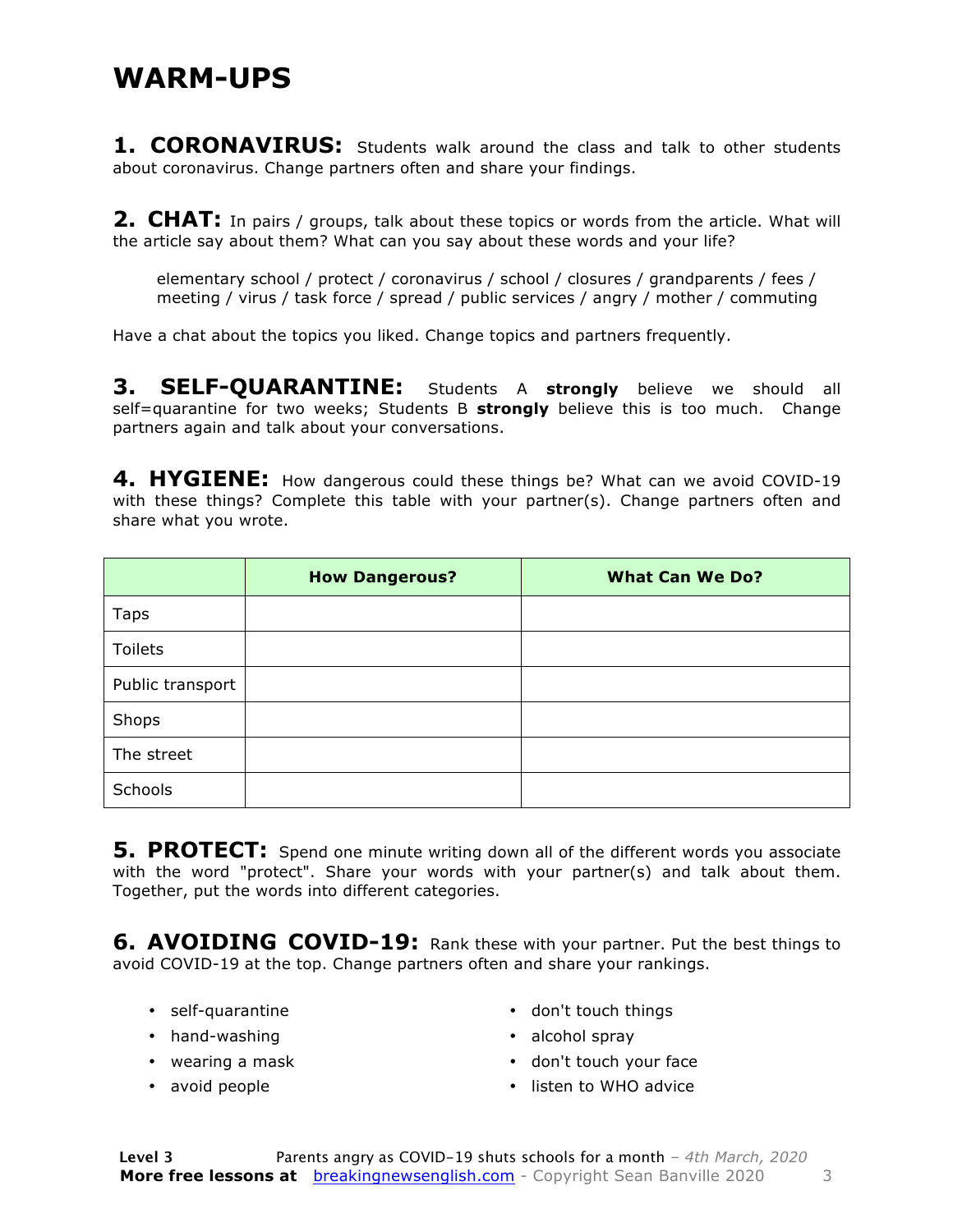### **VOCABULARY MATCHING**

#### **Paragraph 1**

| 1.  | elementary school | а. | Keep safe from harmful people or things.                                                                 |
|-----|-------------------|----|----------------------------------------------------------------------------------------------------------|
| 2.  | protect           | b. | The action of shutting something for a long<br>time, or forever (like a shop, school, road,<br>$etc.$ ). |
| 3.  | remain            | c. | Go back to a place or person.                                                                            |
| 4.  | return            | d. | Stay as it is.                                                                                           |
| 5.  | closure           | e. | A place where children aged between five<br>and ten go to learn and make friends.                        |
| 6.  | extended family   | f. | Money paid to a professional for advice or<br>services.                                                  |
| 7.  | fees              | g. | The people you are related to outside of<br>your parents, brothers and sisters.                          |
|     | Paragraph 2       |    |                                                                                                          |
| 8.  | task force        | h. | Try hard to get someone to do something.                                                                 |
| 9.  | critical          | i. | A group of people that makes decisions<br>about important things, usually<br>in<br>an<br>emergency.      |
| 10. | spread            | j. | Affected with a disease-causing organism.                                                                |
| 11. | stem              | k. | Very, very, very full and crowded.                                                                       |
| 12. | infected          | Ι. | Move to a larger and larger area.                                                                        |
| 13. | urge              | m. | Stop something from happening.                                                                           |
| 14. | packed            | n. | Very, very, very, very important for the<br>future of something.                                         |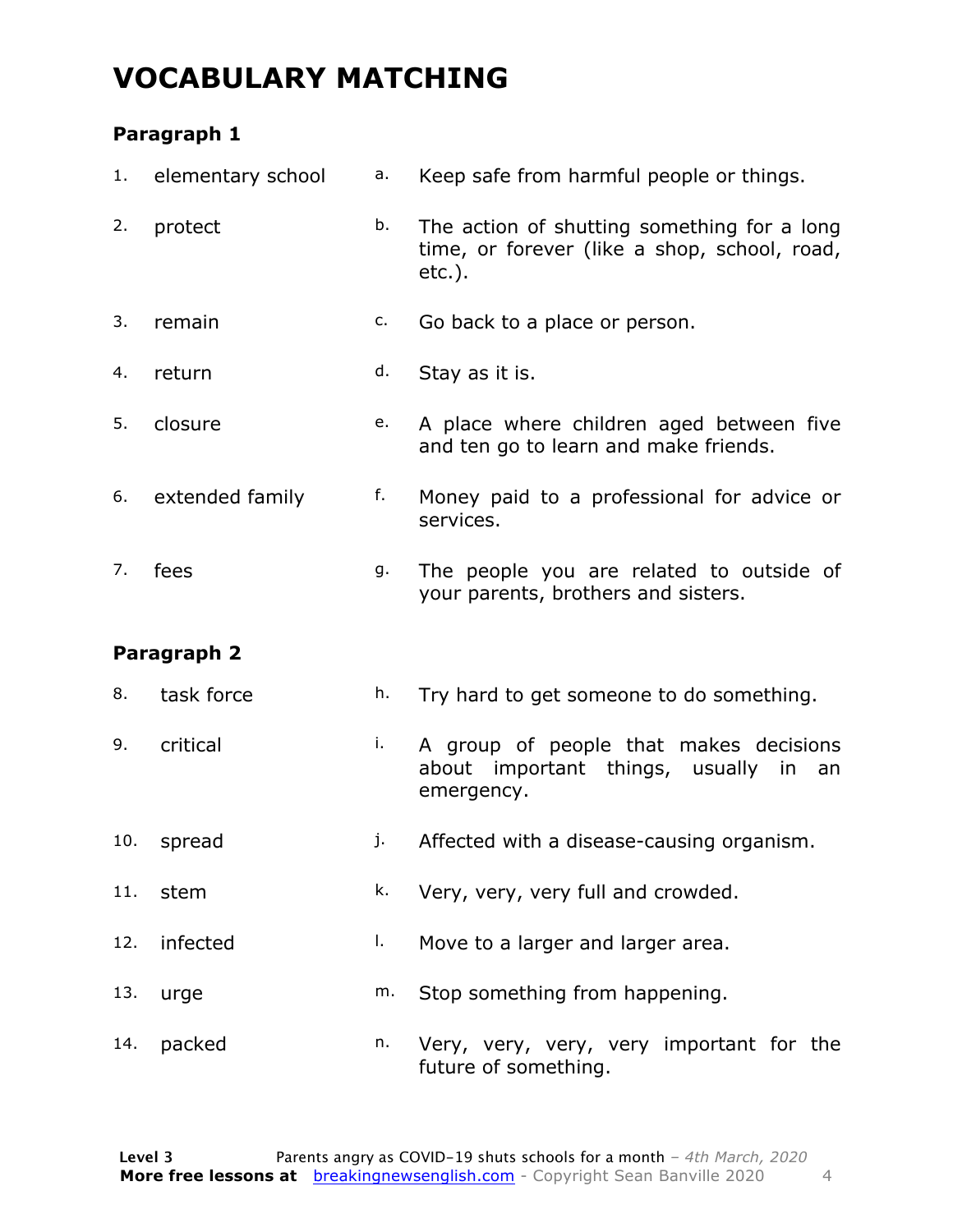### **BEFORE READING / LISTENING**

From https://breakingnewsenglish.com/2003/200304-covid-19.html

#### **1. TRUE / FALSE:** Read the headline. Guess if a-h below are true (T) or false (F).

- a. Japan, Hong Kong and China have closed their high schools. **T / F**
- b. Schools in Hong Kong will stay closed until April the 20th at the earliest. **T / F**
- c. Parents are not at all worried about the school closures. **T / F**
- d. Japan has said childcare will be free in March for working parents. **T / F**
- e. An anti-task virus force met in Japan. **T / F**
- f. The next two weeks are important to stop the spread of the virus. **T / F**
- g. Japan wants companies to help workers who have children. **T / F**
- h. A mother questioned the closures when people use crowded trains. **T / F**

#### **2. SYNONYM MATCH:** (The words in **bold** are from the news article.)

- **1. closed**
- **2. protect**
- **3. remain**
- **4. worried**
- **5. fees**
- **6. force**
- **7. critical**
- **8. urge**
- **9. OK**
- **10. packed**
- a. safeguard
- b. acceptable
- c. charges
- d. stay
- e. important
- f. concerned
- g. encourage
- h. shut
- i. crowded
- j. group

#### **3. PHRASE MATCH:** (Sometimes more than one choice is possible.)

- 1. they want to protect
- 2. Schools in Japan will
- 3. worried about the school
- 4. grandparents or extended
- 5. Parents may have to pay for expensive
- 6. a meeting of Japan's anti-virus task
- 7. control the spread
- 8. children and teachers becoming
- 9. the point
- 10. parents are still commuting
- a. of closing schools
- b. family
- c. children
- d. force
- e. infected
- f. remain closed
- g. in packed trains
- h. closures
- i. childcare fees
- j. of COVID-19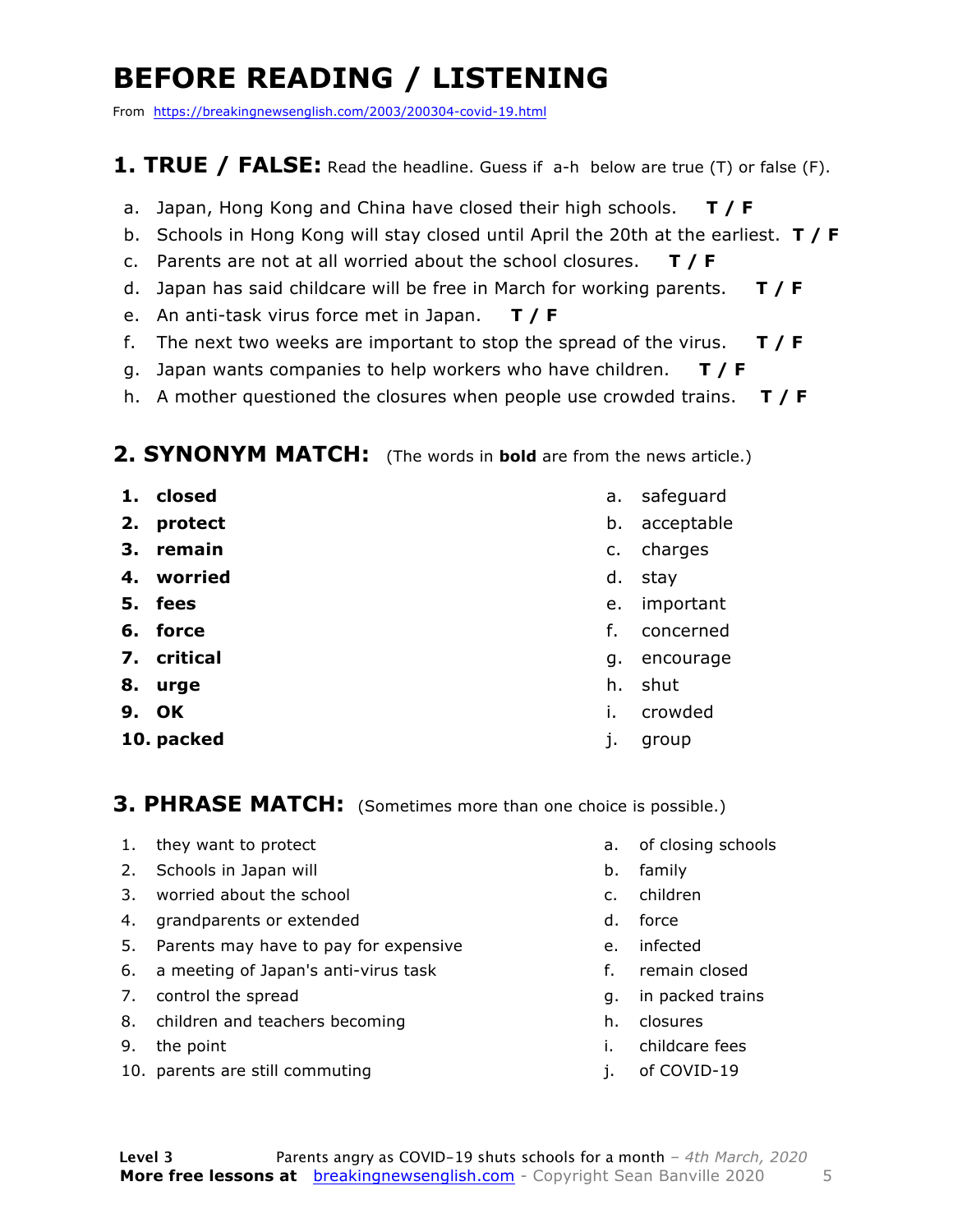### **GAP FILL**

From https://breakingnewsenglish.com/2003/200304-covid-19.html

Japan and Hong Kong have (1) The line of their elementary, junior-high and high schools until April. Governments say they want to (2) \_\_\_\_\_\_\_\_\_\_\_\_\_\_ children from the COVID-19 coronavirus. Schools in Japan will (3) \_\_\_\_\_\_\_\_\_\_\_\_ closed until April the 8th, which is the start of the new school year. Children in Hong Kong will return to school on April the 20th at the (4) \_\_\_\_\_\_\_\_\_\_\_\_. Parents are now worried about the school closures. Working parents have to think about how to (5) \_\_\_\_\_\_\_\_\_\_\_\_ for younger children. Grandparents will look after many children while their parents go to  $(6)$  \_\_\_\_\_\_\_\_\_\_\_\_. However, many children have no grandparents or extended family who live (7) \_\_\_\_\_\_\_\_\_\_\_\_\_. Parents may have to pay for expensive childcare (8) \_\_\_\_\_\_\_\_\_\_\_\_\_\_. *remain care fees closed nearby earliest protect work*

Japan's Prime Minister Shinzo Abe shut the country's schools after a meeting of Japan's anti-virus task (9) \_\_\_\_\_\_\_\_\_\_\_\_\_. He said the next two weeks are critical to control the (10) \_\_\_\_\_\_\_\_\_\_\_\_ of COVID-19. He wants to "stem the (11) \_\_\_\_\_\_\_\_\_\_\_\_ of many children and teachers becoming infected through (12) \_\_\_\_\_\_\_\_\_\_\_\_ for long hours every day". The government said it would (13) \_\_\_\_\_\_\_\_\_\_\_\_\_\_\_\_\_ public services and private companies to make it easier for people to take time off work to look after their children. An (14) \_\_\_\_\_\_\_\_\_\_\_\_\_ mother said: "I wonder if the government thinks it is OK to leave children at home (15) \_\_\_\_\_\_\_\_\_\_\_\_ for long hours." She asked: "What's the point of closing schools if parents are still commuting in (16) \_\_\_\_\_\_\_\_\_\_\_\_ trains in which passengers may have COVID-19?" *gathering spread packed urge force alone risk angry*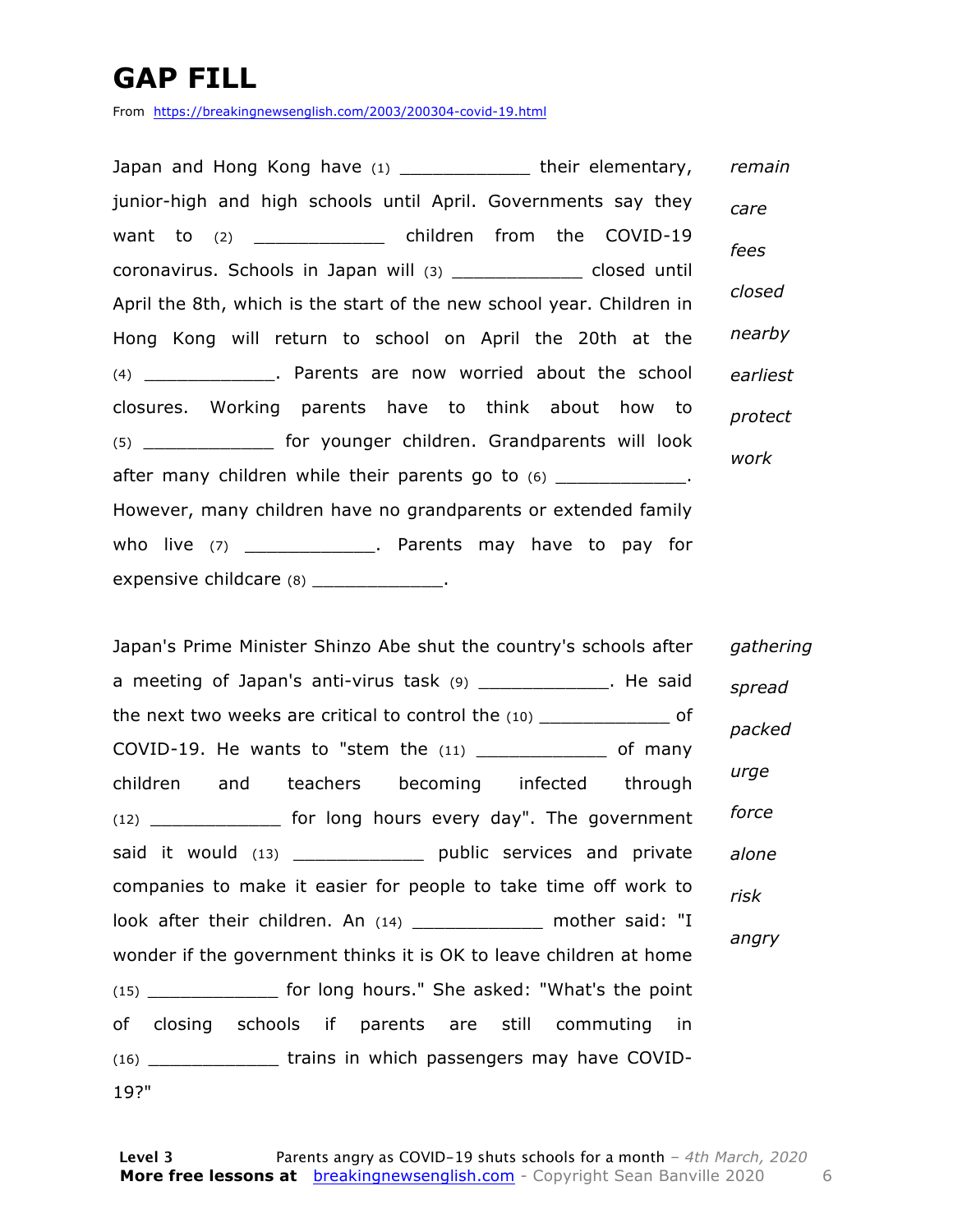#### **LISTENING – Guess the answers. Listen to check.**

From https://breakingnewsenglish.com/2003/200304-covid-19.html

- 1) Governments say they want to \_\_\_\_\_\_
	- a. protects children
	- b. protect children
	- c. protective children
	- d. protected children
- 2) Children in Hong Kong will return to school on April the 20th
	- a. at the earlies
	- b. at the earlier
	- c. at the earliest
	- d. at the early
- 3) Grandparents will look after many children while \_\_\_\_\_\_
	- a. their parents gone
	- b. their parents go
	- c. their parents goer
	- d. their parents goes
- 4) many children have no grandparents or extended family \_\_\_\_\_\_
	- a. who live nearby
	- b. who live nearly
	- c. who lives nearby
	- d. who live near bye
- 5) Parents may have to pay for expensive \_\_\_\_\_\_\_
	- a. childcare flees
	- b. childcare fleas
	- c. childcare frees
	- d. childcare fees
- 6) Abe shut the country's schools after a meeting of Japan's anti-\_\_\_\_\_\_
	- a. rivals task force
	- b. viral task force
	- c. vines task force
	- d. virus task force
- 7) He said the next two weeks are critical to
	- a. control the speared
	- b. control the spread
	- c. control the spreads
	- d. control the spade
- 8) He wants to "stem the risk of many children and teachers
	- a. becoming infect it
	- b. becoming in fact it
	- c. becoming infant it
	- d. becoming infected
- 9) urge public services and private companies to make it easier for people to take \_\_\_\_\_\_\_
	- a. timed off work
	- b. time off work
	- c. timer off work
	- d. thyme off work
- 10) What's the point of closing schools if parents are still commuting \_\_\_\_\_\_
	- a. impact trains
	- b. in pact trains
	- c. in pack trains
	- d. in packed trains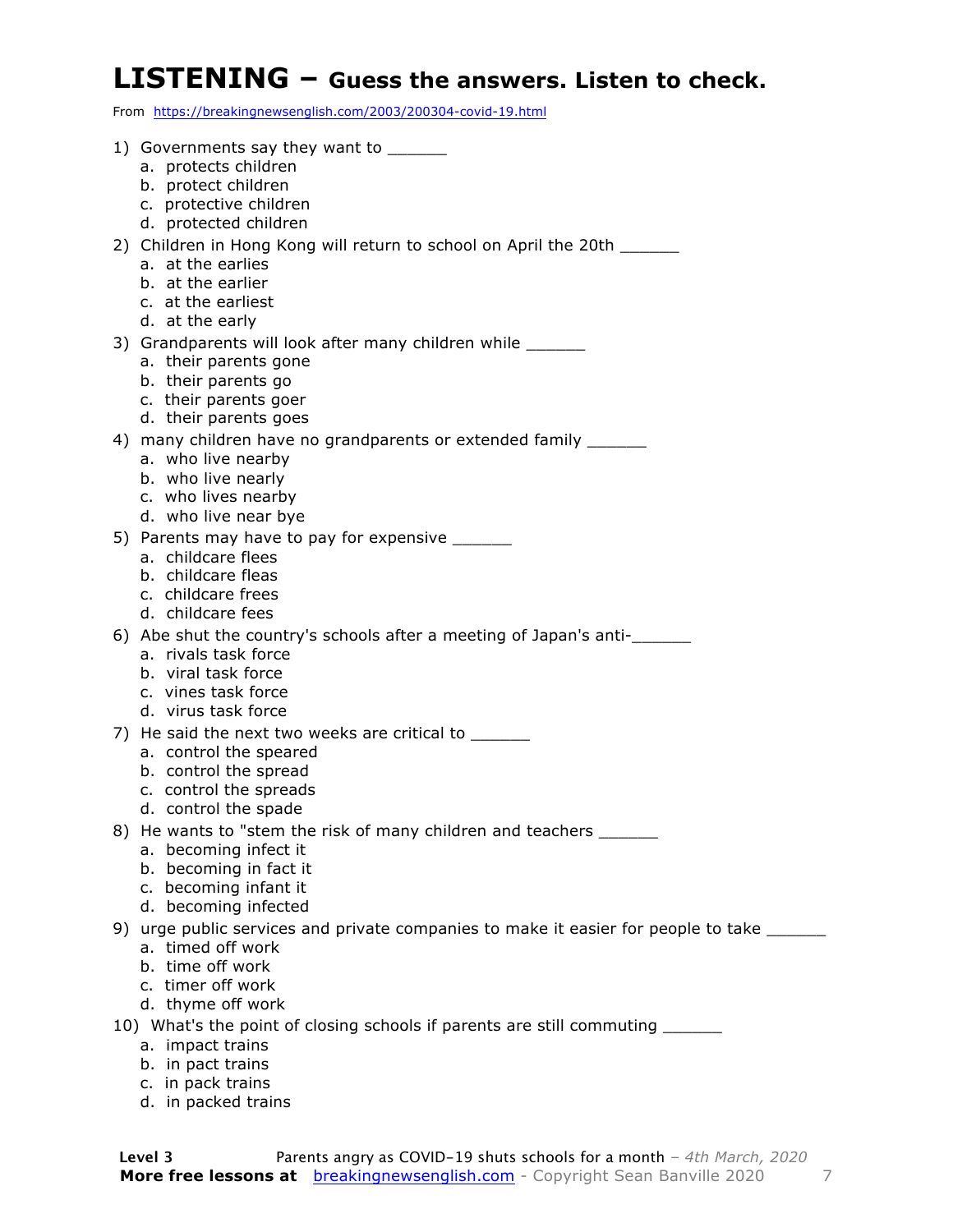#### **LISTENING – Listen and fill in the gaps**

From https://breakingnewsenglish.com/2003/200304-covid-19.html

Japan and Hong Kong have closed their elementary, junior-high and high schools until April. Governments say they (1) \_\_\_\_\_\_\_\_\_\_\_\_\_\_\_\_\_\_\_\_\_\_\_\_\_\_\_\_\_\_\_\_\_\_ children from the COVID-19 coronavirus. Schools in Japan (2) \_\_\_\_\_\_\_\_\_\_\_\_\_\_\_\_\_\_\_ until April the 8th, which is the start of the new school year. Children in Hong Kong will return to school on April the 20th (3) and the school of the school contracts are now worried about the school of the school closures. Working parents have to think about how (4) \_\_\_\_\_\_\_\_\_\_\_\_\_\_\_\_\_\_\_ younger children. Grandparents will look after many children while their parents go to work. However, many children have no grandparents or extended family (5) \_\_\_\_\_\_\_\_\_\_\_\_\_\_\_\_\_\_\_\_\_\_. Parents may have to pay for  $(6)$  \_\_\_\_\_\_\_\_\_\_\_\_\_\_\_\_\_\_\_\_\_\_\_.

Japan's Prime Minister Shinzo Abe shut the country's schools after a meeting of Japan's anti- $(7)$  \_\_\_\_\_\_\_\_\_\_\_\_\_\_\_\_\_\_\_\_\_. He said the next two weeks are critical to control the spread of COVID-19. He wants to "(8) complete the many children and teachers becoming infected through gathering for long hours every day". The government said (9) \_\_\_\_\_\_\_\_\_\_\_\_\_\_\_\_\_\_\_ public services and private companies to make it easier for people to (10) \_\_\_\_\_\_\_\_\_\_\_\_\_\_\_\_\_\_\_\_\_\_\_\_ work to look after their children. An angry mother said: "I wonder if the government thinks it is OK to leave children  $(11)$  \_\_\_\_\_\_\_\_\_\_\_\_\_\_\_\_\_\_\_\_\_\_\_\_\_\_\_\_\_\_\_ for long hours." She asked: "What's the point of closing schools if parents are still commuting (12) \_\_\_\_\_\_\_\_\_\_\_\_\_\_\_\_\_\_\_ in which passengers may have COVID-19?"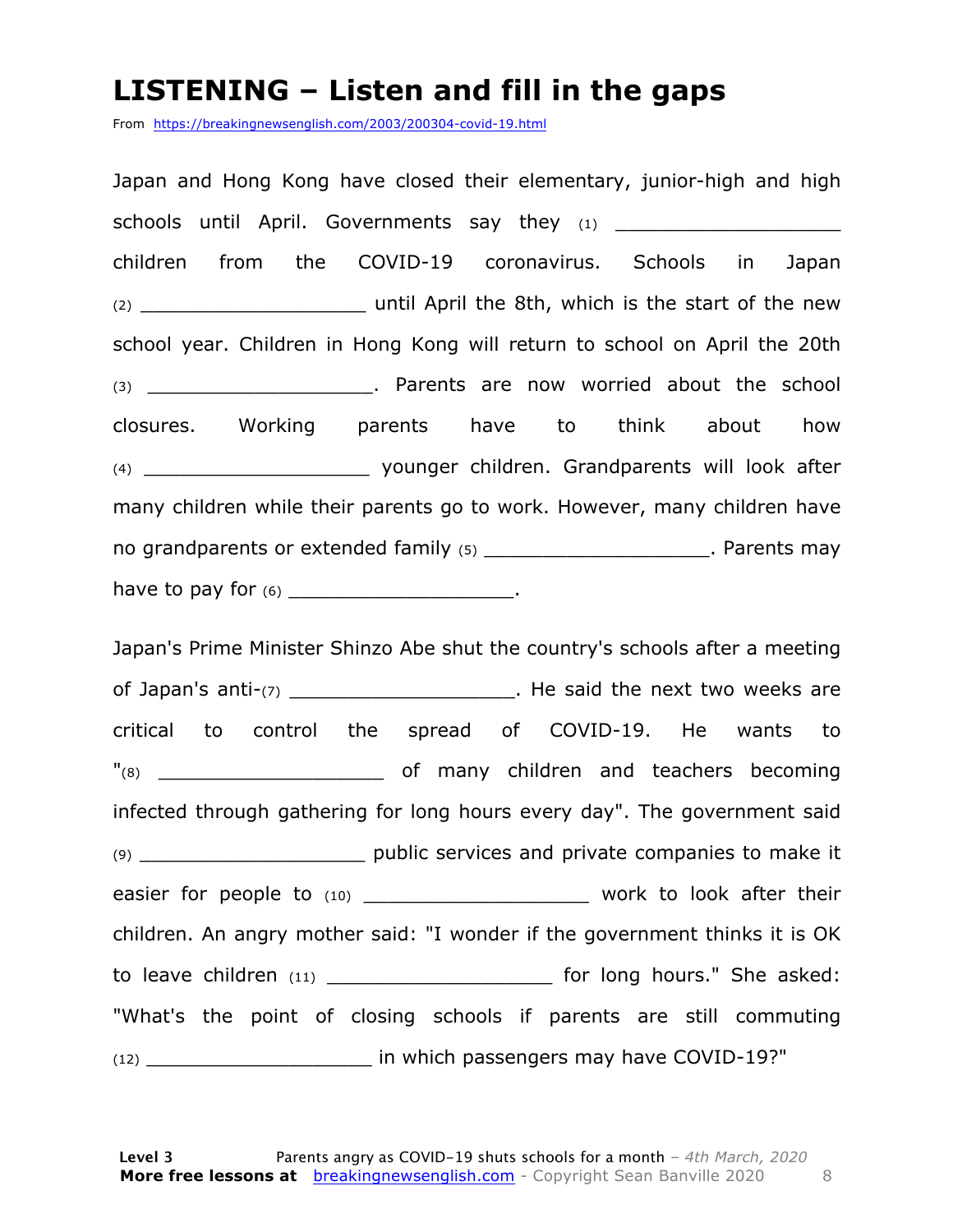### **COMPREHENSION QUESTIONS**

From https://breakingnewsenglish.com/2003/200304-covid-19.html

- 1. How many countries have closed schools?
- 2. Until when will schools in Japan stay closed?
- 3. What did the article say parents are now worried about?
- 4. Who do many children not have living nearby besides grandparents?
- 5. What might parents have to pay?
- 6. What task force met in Japan?
- 7. What are the next two weeks critical to control?
- 8. Who should make things easier for workers besides private companies?
- 9. What action did a mother question the point of?
- 10. What did the mother say people were packed into?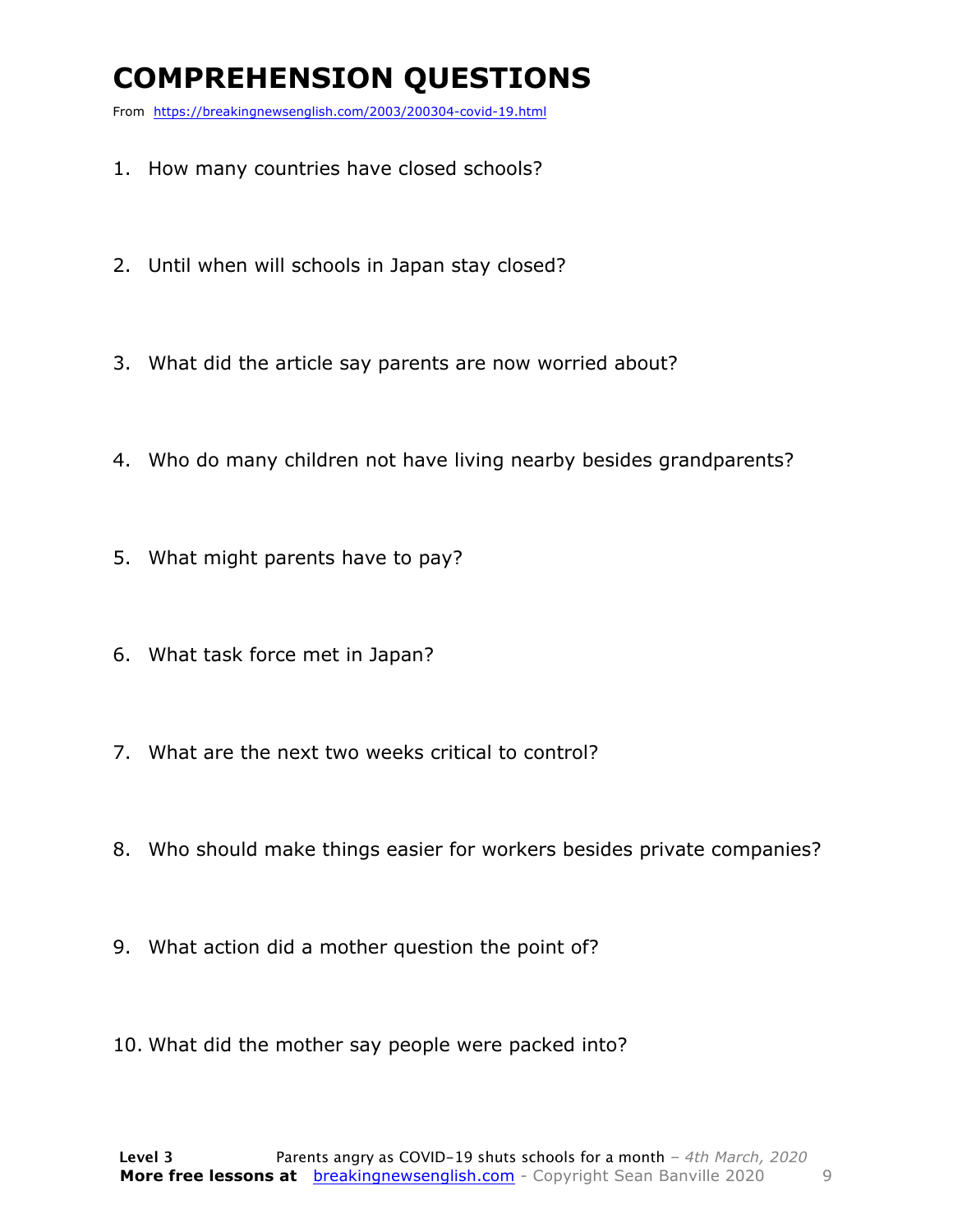# **MULTIPLE CHOICE - QUIZ**

From https://breakingnewsenglish.com/2003/200304-covid-19.html

1) How many countries have closed schools? a) two b) three c) four d) five 2) Until when will schools in Japan stay closed? a) April the 18th b) April the 20th c) April the 8th d) April the 28th 3) What did the article say parents are now worried about? a) children being lazy b) exam grades c) getting to work d) school closures 4) Who do many children not have living nearby besides grandparents? a) teachers b) extended family c) people with the virus d) friends 5) What might parents have to pay? a) childcare fees b) a heavy price c) a fee for lunches d) a high cost 6) What task force met in Japan? a) a school task force b) a home tuition task force c) a study task force d) an anti-virus task force 7) What are the next two weeks critical to control? a) children studying b) school closures c) the spread of COVID-19 d) university exams 8) Who should make things easier for workers besides private companies? a) the government b) public services c) hospitals d) doctors 9) What action did a mother question the point of? a) face masks b) the government c) closing schools d) the virus 10) What did the mother say people were packed into? a) schools b) trains c) cities d) offices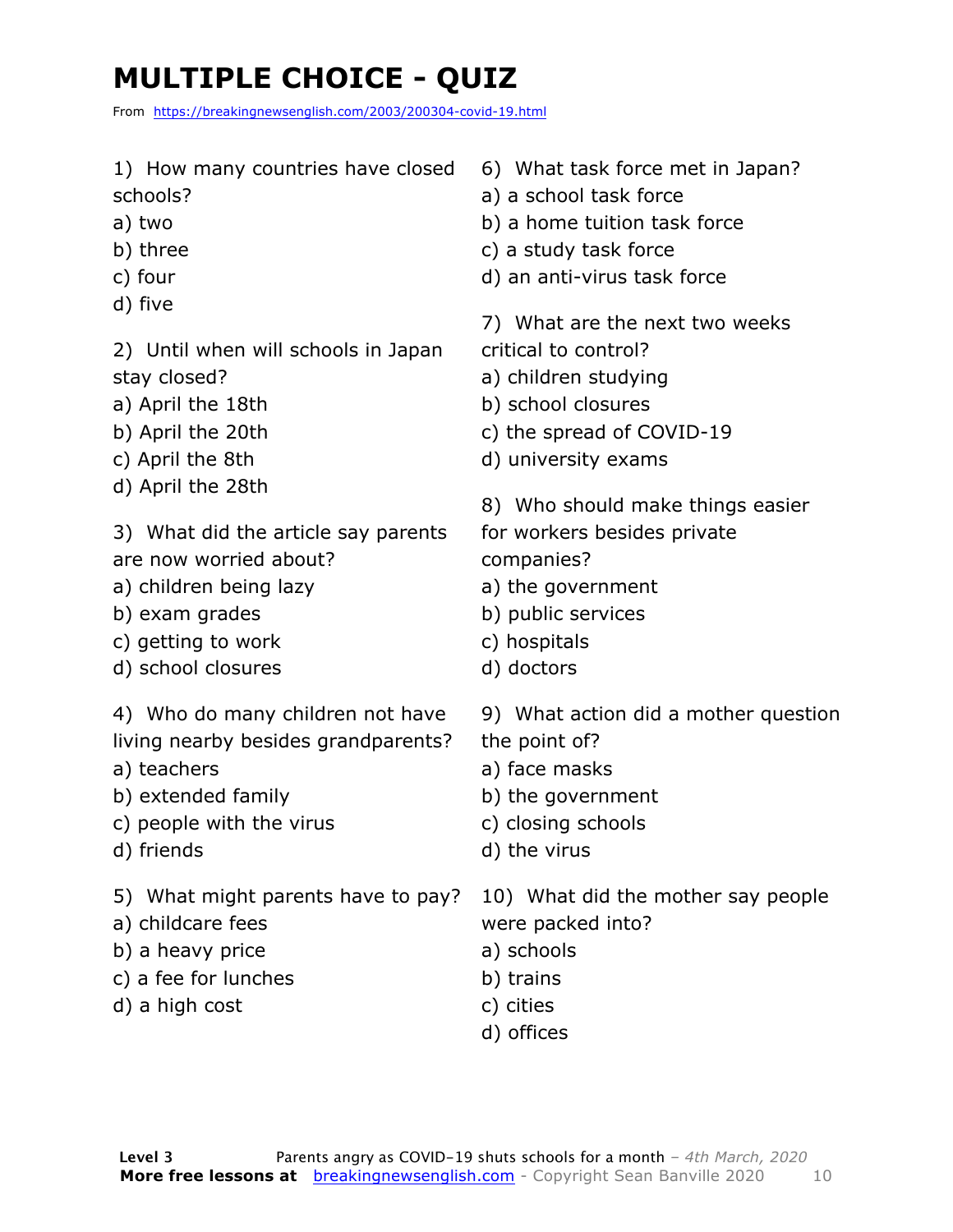# **ROLE PLAY**

From https://breakingnewsenglish.com/2003/200304-covid-19.html

#### **Role A – Hand-Washing**

You think hand-washing is the best thing to avoid COVID-19. Tell the others three reasons why. Tell them what is wrong with their things. Also, tell the others which is the least effective of these (and why): self-quarantine, wearing a mask or alcohol spray.

#### **Role B – Self-Quarantine**

You think self-quarantine is the best thing to avoid COVID-19. Tell the others three reasons why. Tell them what is wrong with their things. Also, tell the others which is the least effective of these (and why): hand-washing, wearing a mask or alcohol spray.

#### **Role C – Wear A Mask**

You think wearing a mask is the best thing to avoid COVID-19. Tell the others three reasons why. Tell them what is wrong with their things. Also, tell the others which is the least effective of these (and why): self-quarantine, hand-washing or alcohol spray.

#### **Role D – Alcohol Spray**

You think alcohol spray is the best thing to avoid COVID-19. Tell the others three reasons why. Tell them what is wrong with their things. Also, tell the others which is the least effective of these (and why): self-quarantine, wearing a mask or hand-washing.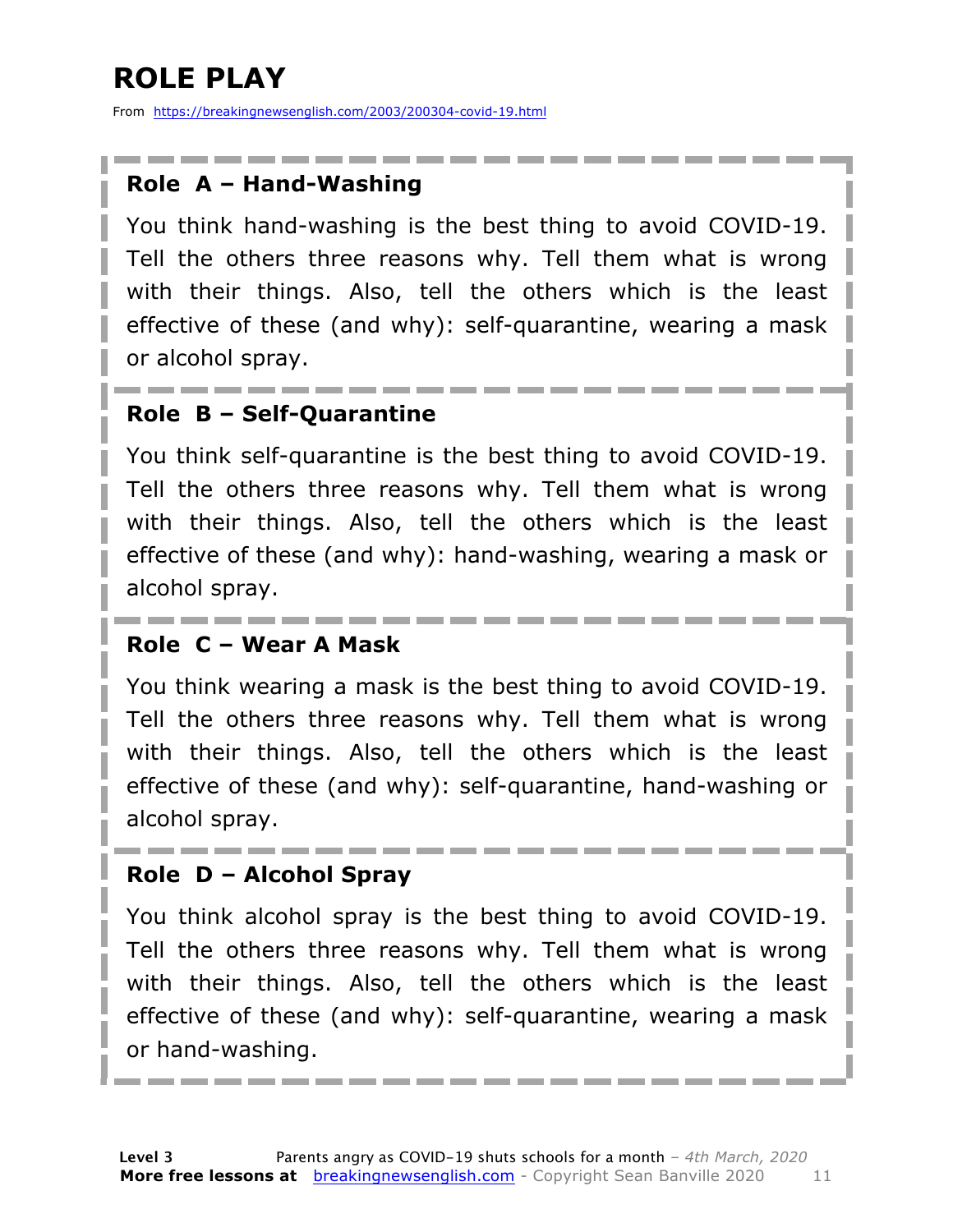# **AFTER READING / LISTENING**

From https://breakingnewsenglish.com/2003/200304-covid-19.html

**1. WORD SEARCH:** Look in your dictionary / computer to find collocates, other meanings, information, synonyms … for the words 'virus' and 'pandemic'.

| virus | pandemic |
|-------|----------|
|       |          |
|       |          |
|       |          |

- Share your findings with your partners.
- Make questions using the words you found.
- Ask your partner / group your questions.

**2. ARTICLE QUESTIONS:** Look back at the article and write down some questions you would like to ask the class about the text.

- Share your questions with other classmates / groups.
- Ask your partner / group your questions.

**3. GAP FILL:** In pairs / groups, compare your answers to this exercise. Check your answers. Talk about the words from the activity. Were they new, interesting, worth learning…?

**4. VOCABULARY:** Circle any words you do not understand. In groups, pool unknown words and use dictionaries to find their meanings.

**5. TEST EACH OTHER:** Look at the words below. With your partner, try to recall how they were used in the text:

| • junior<br>• remain  | $\cdot$ shut<br>• control<br>$\cdot$ risk |
|-----------------------|-------------------------------------------|
| • start<br>• closures | $\cdot$ urge                              |
| $\cdot$ care          | • wonder                                  |
| pay<br>$\bullet$      | $\cdot$ still                             |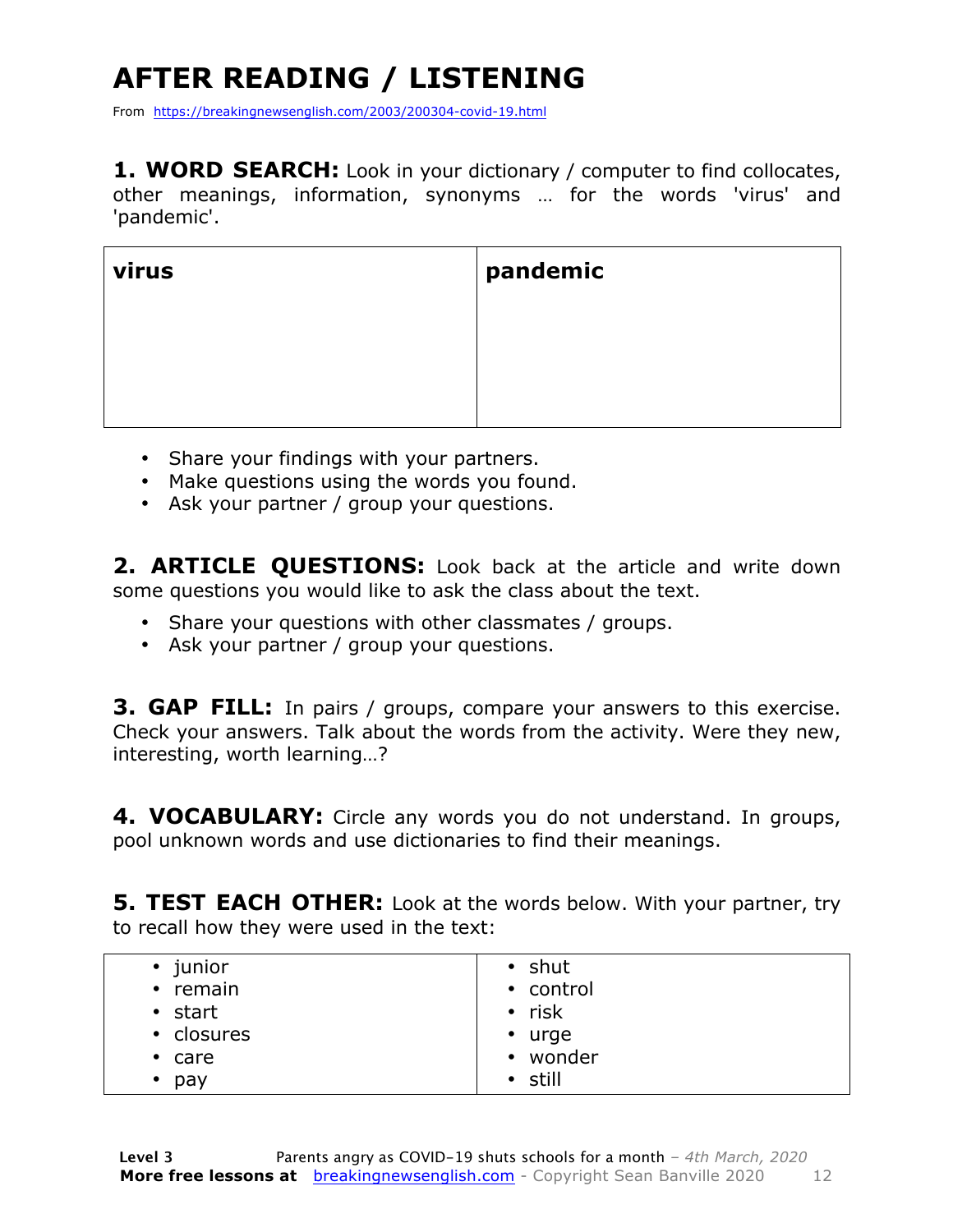### **CORONAVIRUS SURVEY**

From https://breakingnewsenglish.com/2003/200304-covid-19.html

Write five GOOD questions about coronavirus in the table. Do this in pairs. Each student must write the questions on his / her own paper.

When you have finished, interview other students. Write down their answers.

|      | STUDENT 1 | STUDENT 2 | STUDENT 3 |
|------|-----------|-----------|-----------|
| Q.1. |           |           |           |
| Q.2. |           |           |           |
| Q.3. |           |           |           |
| Q.4. |           |           |           |
| Q.5. |           |           |           |

- Now return to your original partner and share and talk about what you found out. Change partners often.
- Make mini-presentations to other groups on your findings.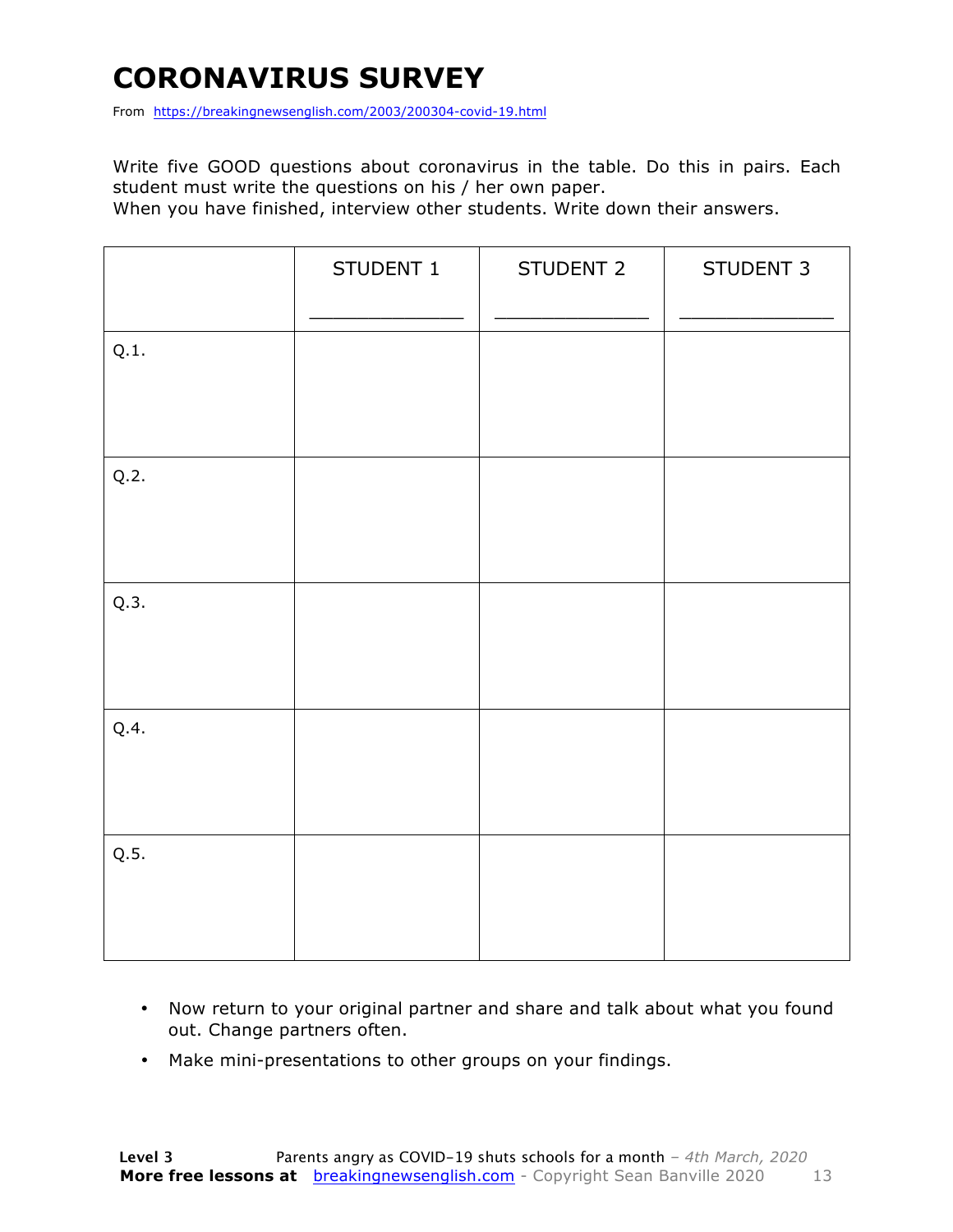### **COVID-19 DISCUSSION**

STUDENT A's QUESTIONS (Do not show these to student B)

- 1. What did you think when you read the headline?
- 2. What images are in your mind when you hear the word 'virus'?
- 3. What do you know about COVID-19?
- 4. What should we do to reduce the risk of catching the virus?
- 5. What do you think of the news coverage of COVID-19?
- 6. What do you think of the school closures?
- 7. What else should governments close?
- 8. What is your government doing about COVID-19?
- 9. How can students keep up with their studies?
- 10. What should parents do if they have to go to work all day?

*Parents angry as COVID-19 shuts schools for a month – 4th March, 2020* Thousands more free lessons at breakingnewsenglish.com

-----------------------------------------------------------------------------

#### **COVID-19 DISCUSSION**

STUDENT B's QUESTIONS (Do not show these to student A)

- 11. Did you like reading this article? Why/not?
- 12. What do you think of when you hear the word 'pandemic'?
- 13. What do you think about what you read?
- 14. How worried are you about the coronavirus?
- 15. Have you changed your daily routine because of the coronavirus?
- 16. What would you do about COVID-19 if you were your country's leader?
- 17. What will the COVID-19 situation be like in a year's time?
- 18. Is it right to leave children at home alone?
- 19. Is there a point to closing schools if commuters pack trains?
- 20. What questions would you like to ask coronavirus scientists?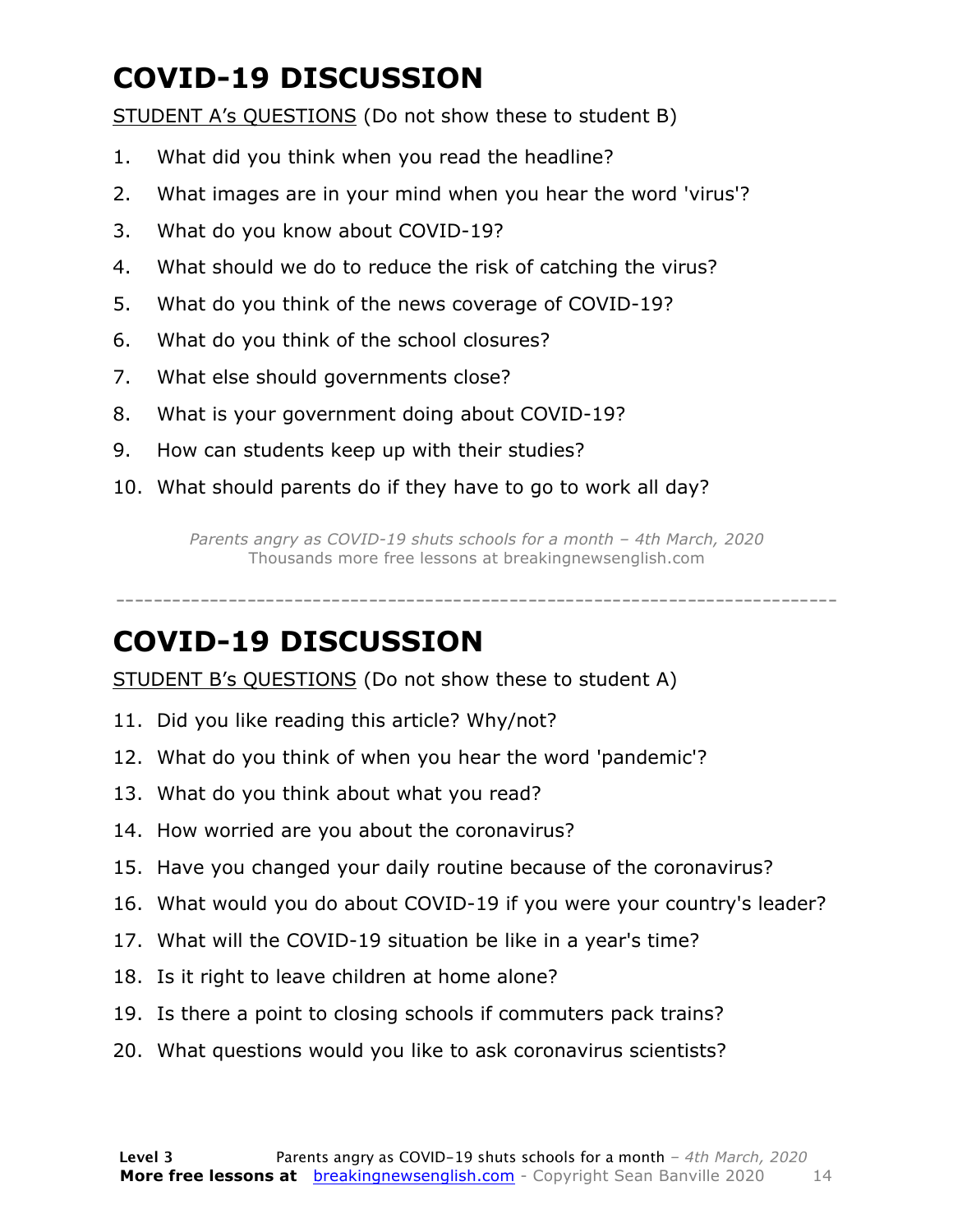### **DISCUSSION (Write your own questions)**

STUDENT A's QUESTIONS (Do not show these to student B)

| 1. |                                                                                                                          |
|----|--------------------------------------------------------------------------------------------------------------------------|
| 2. |                                                                                                                          |
|    | <u> 1989 - Johann John Stone, mars et al. (b. 1989)</u>                                                                  |
| 3. | <u> 1980 - Johann John Stone, mensk politik (d. 1980)</u>                                                                |
|    |                                                                                                                          |
| 4. |                                                                                                                          |
| 5. | <u> 1980 - Johann John Stone, markin fan it fjort fan it fjort fan it fjort fan it fjort fan it fjort fan it fjort f</u> |
|    |                                                                                                                          |
| 6. | <u> 1989 - Johann Barbara, martxa alemani</u> ar arte                                                                    |
|    | $Convriath \odot hraskinanawsanalich com 2020$                                                                           |

Copyright © breakingnewsenglish.com 2020

### **DISCUSSION (Write your own questions)**

STUDENT B's QUESTIONS (Do not show these to student A)

| 1. |                                                                                                                         |  |  |
|----|-------------------------------------------------------------------------------------------------------------------------|--|--|
|    |                                                                                                                         |  |  |
| 2. | <u> 1980 - Andrea Stationer, fransk politiker (d. 1980)</u>                                                             |  |  |
| 3. |                                                                                                                         |  |  |
|    |                                                                                                                         |  |  |
| 4. | <u> 1980 - Jan Samuel Barbara, margaret eta idazlea (h. 1980).</u>                                                      |  |  |
| 5. | <u> 1986 - Johann Stoff, deutscher Stoffen und der Stoffen und der Stoffen und der Stoffen und der Stoffen und der </u> |  |  |
|    |                                                                                                                         |  |  |
| 6. | <u> 1989 - Johann John Stone, market fan it ferskearre fan it ferskearre fan it ferskearre fan it ferskearre fan i</u>  |  |  |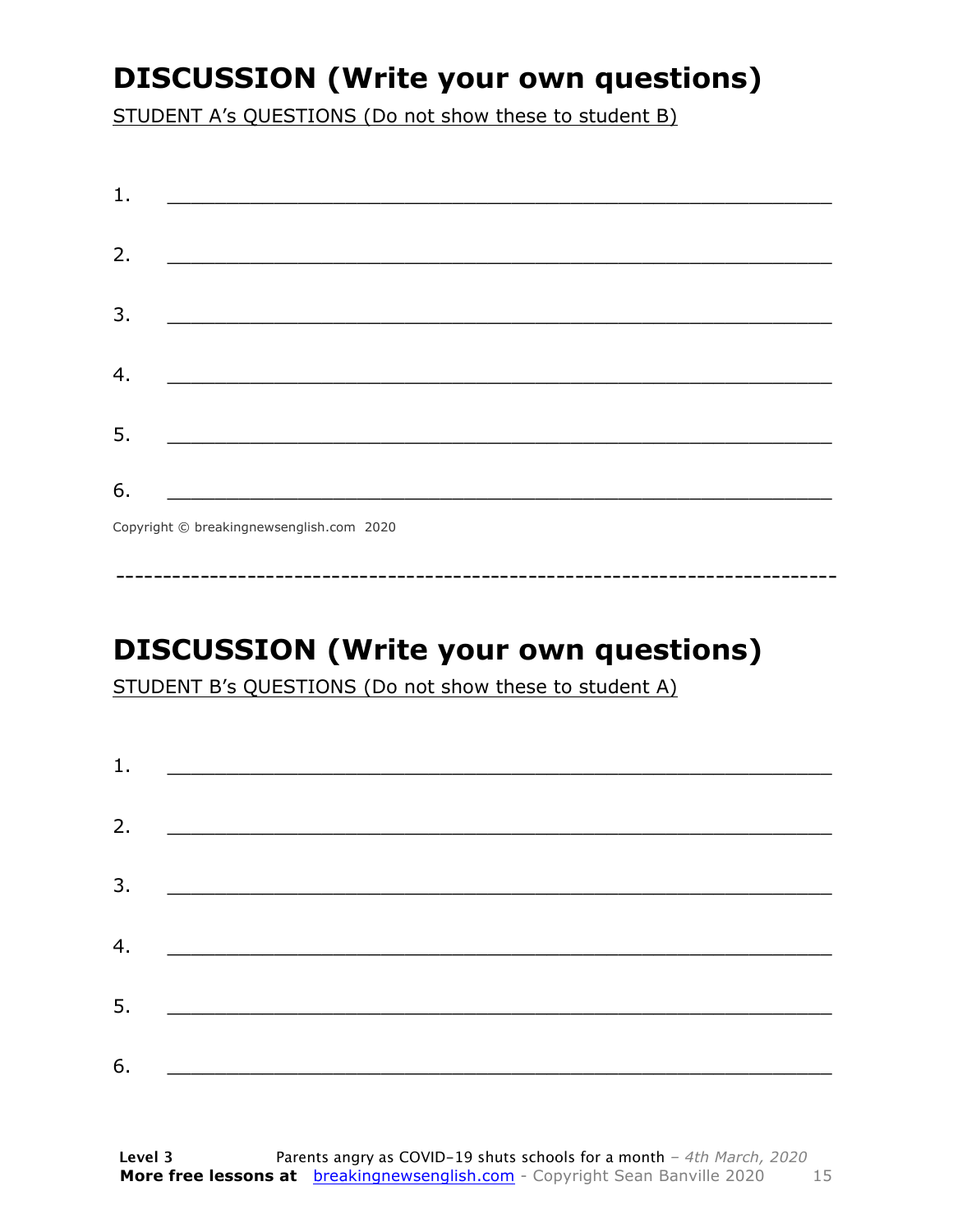### **LANGUAGE - CLOZE**

From https://breakingnewsenglish.com/2003/200304-covid-19.html

Japan and Hong Kong have (1) Linds their elementary, junior-high and high schools until April. Governments say they want to  $(2)$  \_\_\_\_ children from the COVID-19 coronavirus. Schools in Japan will remain closed (3) \_\_\_\_ April the 8th, which is the start of the new school year. Children in Hong Kong will return to school on April the 20th at the  $(4)$  \_\_\_\_\_. Parents are now worried about the school closures. Working parents have to think about how to care for younger children. Grandparents will look (5) and many children while their parents go to work. However, many children have no grandparents or extended family who live nearby. Parents may have to pay for expensive childcare (6) \_\_\_\_\_.

Japan's Prime Minister Shinzo Abe shut the country's schools after a meeting of Japan's anti-virus (7) \_\_\_\_ force. He said the next two weeks are critical to control the spread of COVID-19. He wants to "stem the  $(8)$  of many children and teachers becoming infected through gathering for long hours every day". The government said it would (9) \_\_\_\_ public services and private companies to make it easier for people to take time (10) work to look after their children. An angry mother said: "I wonder if the government thinks it is OK to leave children at home (11) \_\_\_\_ for long hours." She asked: "What's the point of closing schools if parents are still commuting in (12) \_\_\_\_\_ trains in which passengers may have COVID-19?"

#### **Put the correct words from the table below in the above article.**

| 1.  | (a) | cloistered | (b) | closeted   | (c) | closed     | (d) | closured   |
|-----|-----|------------|-----|------------|-----|------------|-----|------------|
| 2.  | (a) | protect    | (b) | protective | (c) | protection | (d) | protected  |
| 3.  | (a) | until      | (b) | since      | (c) | as         | (d) | up         |
| 4.  | (a) | earliest   | (b) | earlies    | (c) | early      | (d) | earl       |
| 5.  | (a) | upon       | (b) | after      | (c) | to         | (d) | up to      |
| 6.  | (a) | fleas      | (b) | flees      | (c) | frees      | (d) | fees       |
| 7.  | (a) | tsk        | (b) | tusk       | (c) | task       | (d) | tacks      |
| 8.  | (a) | riskily    | (b) | risky      | (c) | risqué     | (d) | risk       |
| 9.  | (a) | urge       | (b) | purge      | (c) | surge      | (d) | merge      |
| 10. | (a) | on         | (b) | off        | (c) | up         | (d) | on         |
| 11. | (a) | along      | (b) | alone      | (c) | lone       | (d) | loneliness |
| 12. | (a) | sucked     | (b) | docked     | (c) | packed     | (d) | licked     |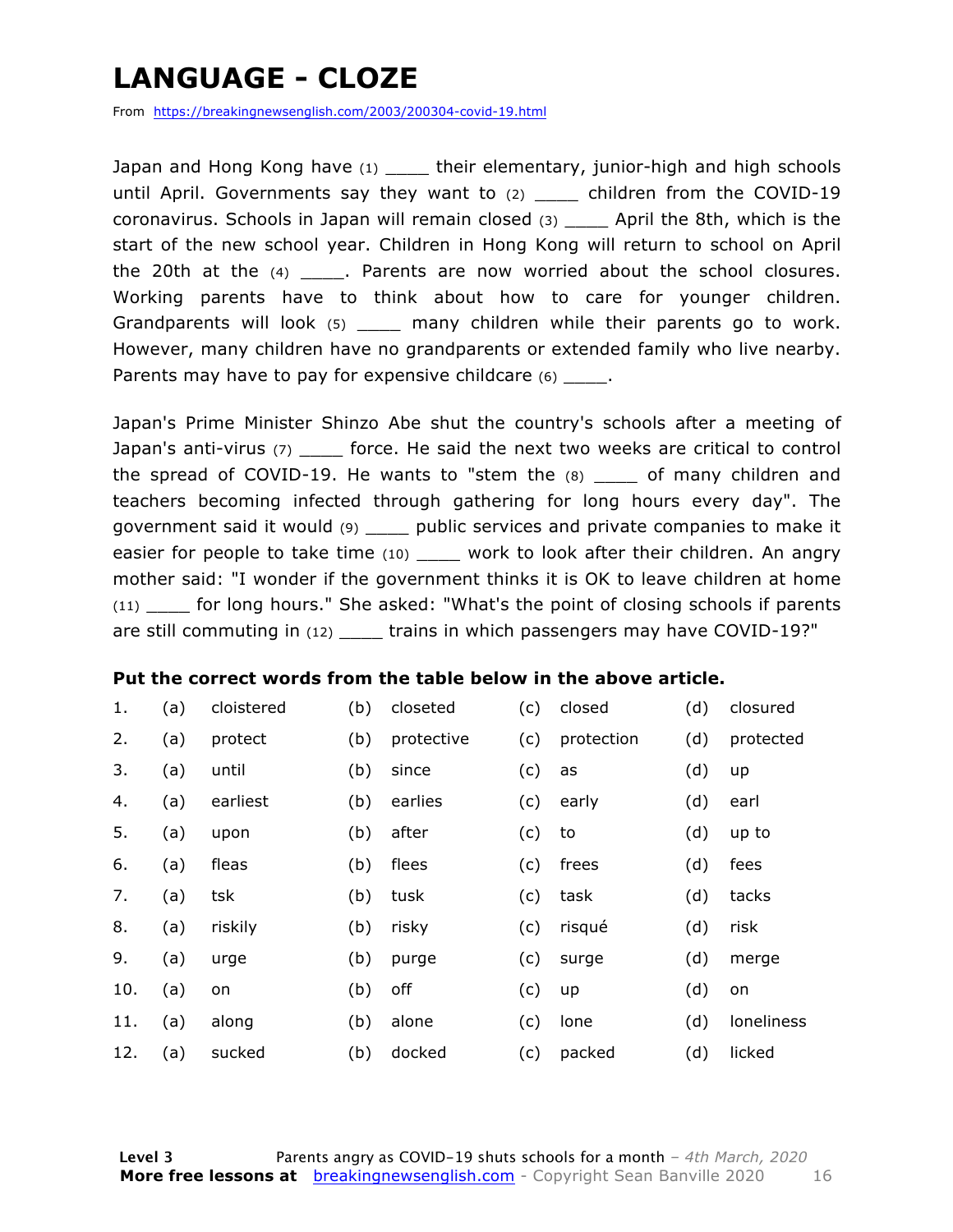## **SPELLING**

From https://breakingnewsenglish.com/2003/200304-covid-19.html

#### **Paragraph 1**

- 1. mlyteneare, junior-high and high schools
- 2. ctrpeot children from the COVID-19 coronavirus
- 3. merina closed until April the 8th
- 4. worried about the school sseuolcr
- 5. grandparents or ntxeeedd family
- 6. expensive childcare efse

#### **Paragraph 2**

- 7. Japan's anti-virus task corfe
- 8. laircitc to control the spread
- 9. children and teachers becoming nfdeceit
- 10. it would uegr public services
- 11. parents are still imgomctun in packed trains
- 12. asresnegsp may have COVID-19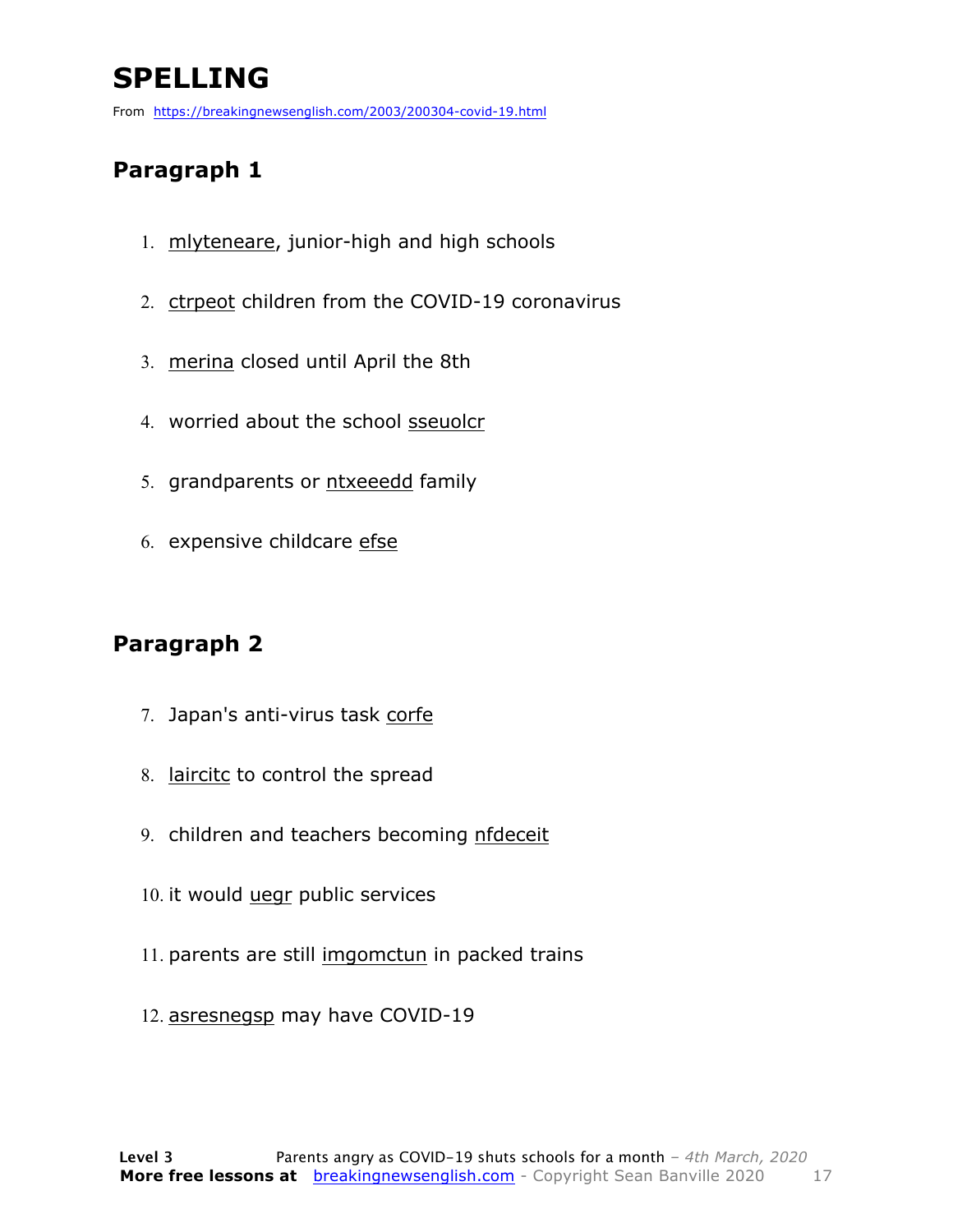### **PUT THE TEXT BACK TOGETHER**

From https://breakingnewsenglish.com/2003/200304-covid-19.html

#### **Number these lines in the correct order.**

- ( ) parents have to think about how to care for younger children. Grandparents will look
- ( ) "What's the point of closing schools if parents are still commuting in packed trains in which passengers may have COVID-19?"
- ( ) return to school on April the 20th at the earliest. Parents are now worried about the school closures. Working
- ( ) closed until April the 8th, which is the start of the new school year. Children in Hong Kong will
- ( ) virus task force. He said the next two weeks are critical to control the spread of COVID-19. He wants to "stem the risk
- ( ) of many children and teachers becoming infected through gathering for long hours every
- ( ) if the government thinks it is OK to leave children at home alone for long hours." She asked:
- ( ) easier for people to take time off work to look after their children. An angry mother said: "I wonder
- ( *1* ) Japan and Hong Kong have closed their elementary, junior-high and high schools until
- ( ) April. Governments say they want to protect children from the COVID-19 coronavirus. Schools in Japan will remain
- ( ) after many children while their parents go to work. However, many children have no grandparents
- ( ) day". The government said it would urge public services and private companies to make it
- ( ) or extended family who live nearby. Parents may have to pay for expensive childcare fees.
- ( ) Japan's Prime Minister Shinzo Abe shut the country's schools after a meeting of Japan's anti-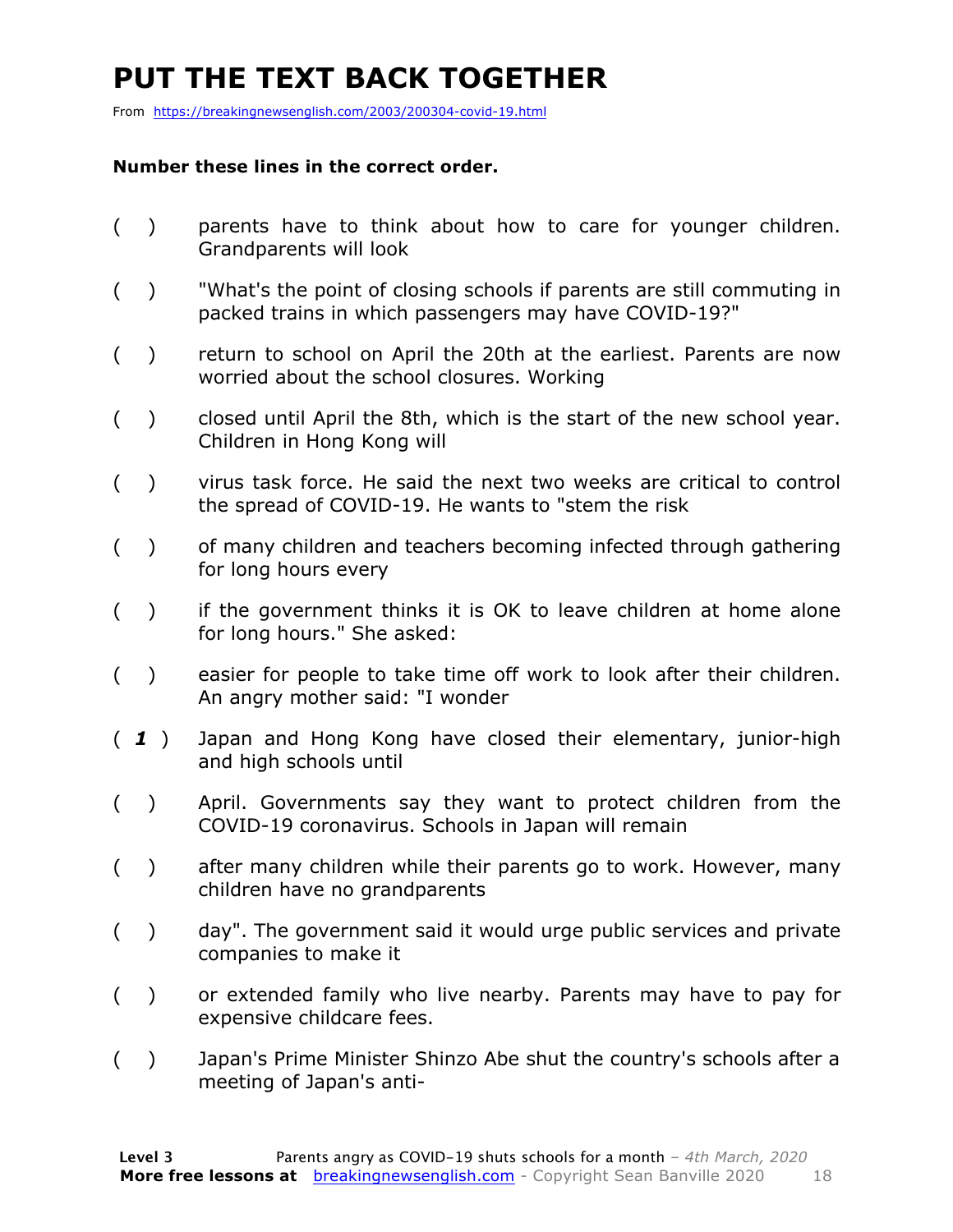#### **PUT THE WORDS IN THE RIGHT ORDER**

From https://breakingnewsenglish.com/2003/200304-covid-19.html

1. to protect children COVID-19 . Governments want from

2. now are about closures . worried the Parents school

3. care Think younger children . how for about to

4. or nearby . family extended Grandparents live who

5. have expensive pay to may childcare fees . Parents

6. a meeting task force . After of Japan's anti-virus

7. control COVID-19 . the to of Critical spread

8. off Easier take to people for work . time

9. home leave children It's at to alone . OK

10. trains . packed are still commuting in Parents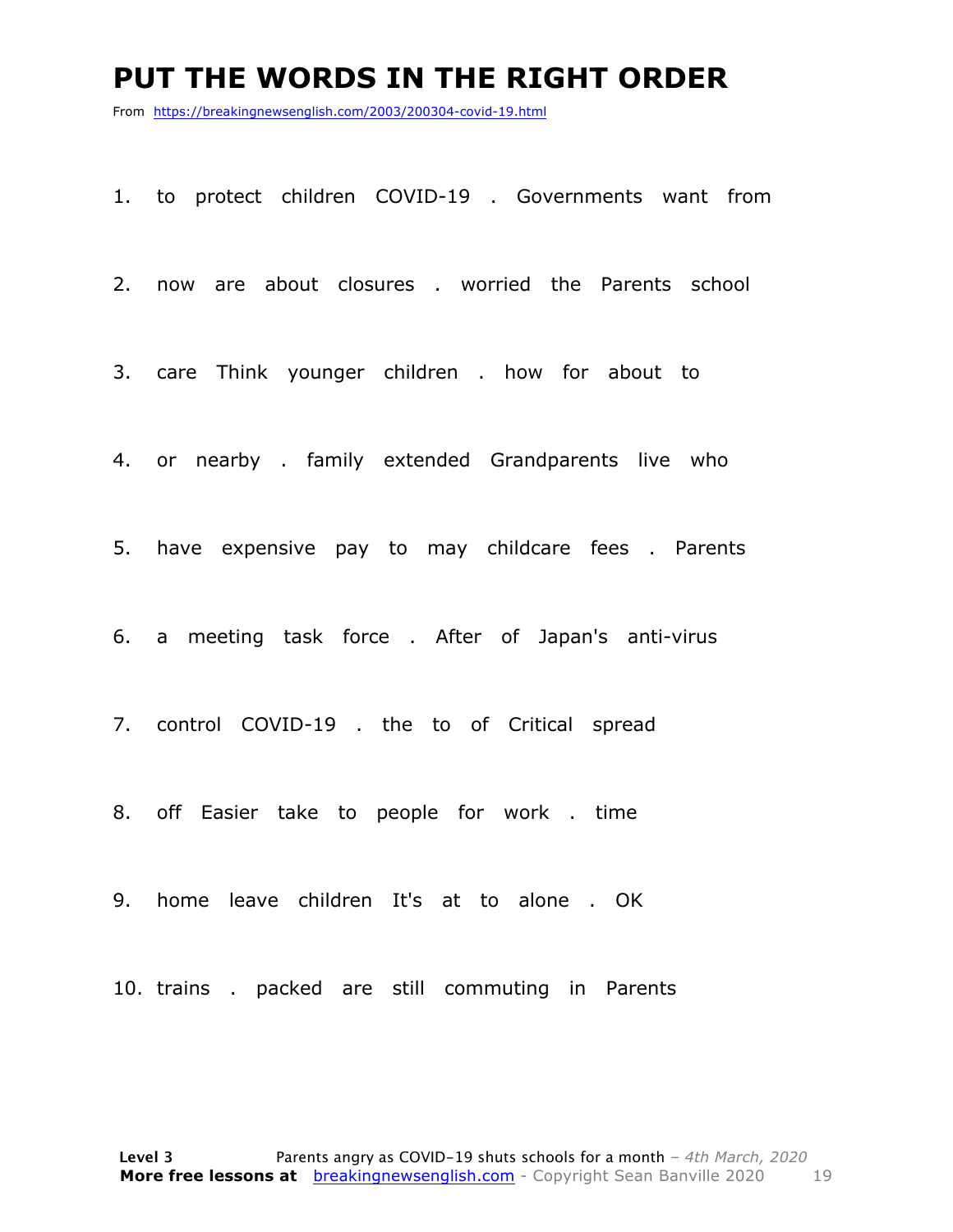### **CIRCLE THE CORRECT WORD (20 PAIRS)**

From https://breakingnewsenglish.com/2003/200304-covid-19.html

Japan and Hong Kong have *closed / closeted* their elementary, junior-high and high schools until April. Governments say they want to *protective / protect* children from the COVID-19 coronavirus. Schools in Japan will remain *closure / closed* until April the 8th, which is the *begin / start* of the new school year. Children in Hong Kong will return *to / at* school on April the 20th at the *earliest / early*. Parents are now worried about the school closures. Working parents have to think about *how / what* to care for younger children. Grandparents will look *before / after* many children while their parents go to work. However, many children have *no / none* grandparents or extended family who live nearby. Parents may have to pay for expensive childcare *fee / fees*.

Japan's Prime Minister Shinzo Abe *shut / shutter* the country's schools after a meeting of Japan's anti-virus task *farce / force*. He said the next two weeks are *critical / critically* to control the spread of COVID-19. He wants to "stem the *risky / risk* of many children and teachers becoming *infection / infected* through gathering for long hours every day". The government said it would *urge / purge* public services and private companies to make it easier for people to take time off work to look *before / after* their children. An angry mother said: "I *wander / wonder* if the government thinks it is OK to leave children at home *alone / lone* for long hours." She asked: "What's the point of closing schools if parents are still *commuting / computing* in packed trains in which passengers may have COVID-19?"

#### **Talk about the connection between each pair of words in italics, and why the correct word is correct.**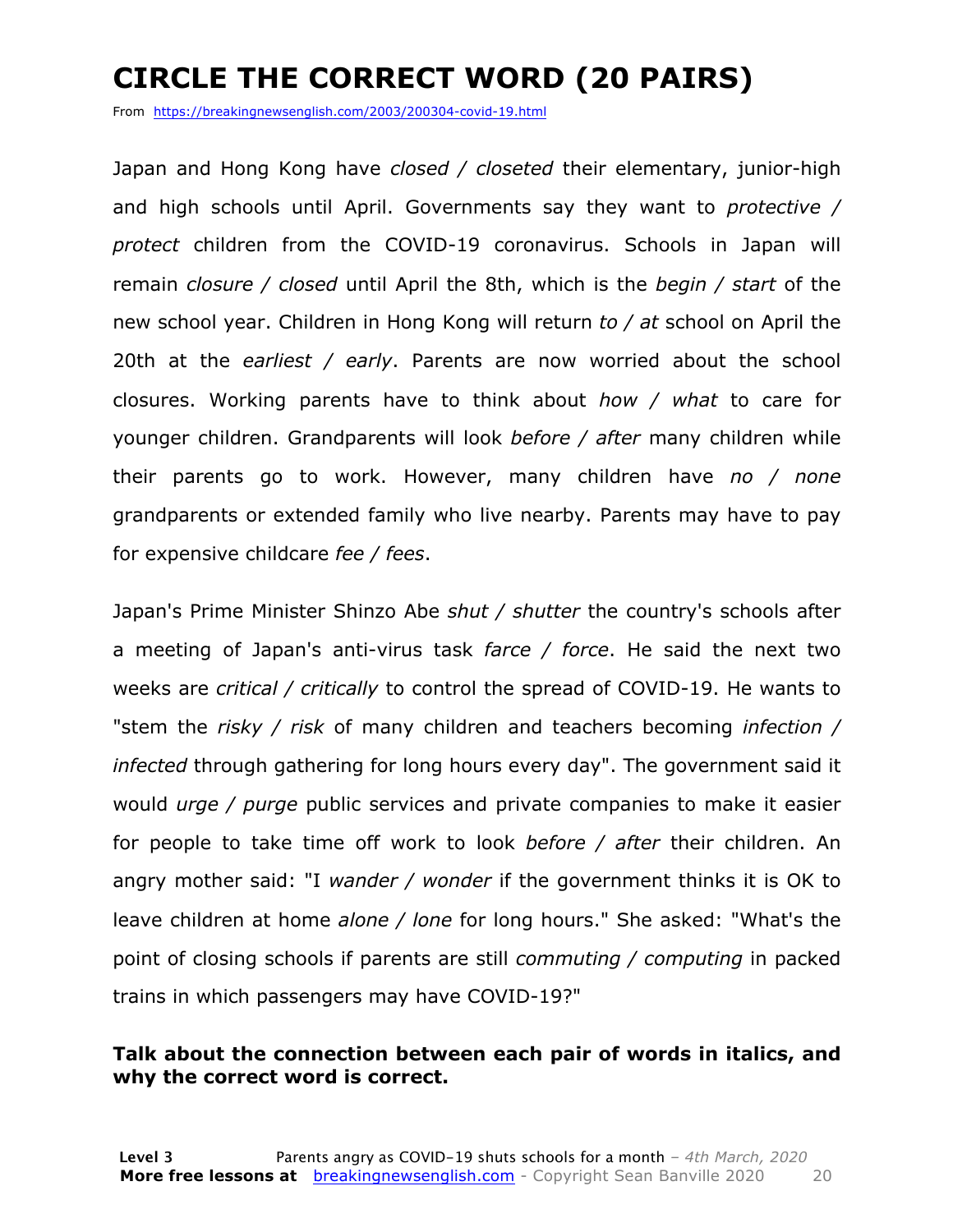### **INSERT THE VOWELS (a, e, i, o, u)**

From https://breakingnewsenglish.com/2003/200304-covid-19.html

J\_p\_n \_n d H\_n g K\_n g h\_v\_ c l\_s\_d t h\_ **\_** r \_l\_m\_n t\_r y , j\_n\_ **\_** r - h\_g h \_n d h\_g h s c h\_ **\_** l s \_n t\_l A p r\_l . G\_v\_r n m\_n t s s\_y t h\_y w\_n t t\_ p r\_t\_c t c h\_l d r\_n f r\_m t h\_ C O V I D - 1 9 c\_r\_n\_v\_r\_s . S c h\_ **\_** l s \_n J\_p\_n w\_l l r\_m\_ **\_** n c l\_s\_d \_n t\_l A p r\_l t h\_ 8 t h , w h\_c h \_s t h\_ s t\_r t \_f t h\_ n\_w s c h\_ **\_** l y\_ **\_** r . C h\_l d r\_n \_n H\_n g K\_n g w\_l l r\_t\_r n t\_ s c h\_ **\_** l \_n A p r\_l t h\_ 2 0 t h \_t t h\_ \_ **\_** r l\_ **\_** s t . P\_r\_n t s \_r\_ n\_w w\_r r\_ **\_** d \_b\_ **\_** t t h\_ s c h\_ **\_** l c l\_s\_r\_s . W\_r k\_n g p\_r\_n t s h\_v\_ t\_ t h\_n k \_b\_ **\_** t h\_w t\_ c\_r\_ f\_r y\_ **\_** n g\_r c h\_l d r\_n . G r\_n d p\_r\_n t s w\_l l l\_ **\_** k \_f t\_r m\_n y c h\_l d r\_n w h\_l\_ t h\_ **\_** r p\_r\_n t s g\_ t\_ w\_r k . H\_w\_v\_r , m\_n y c h\_l d r\_n h\_v\_ n\_ g r\_n d p\_r\_n t s \_r \_x t\_n d\_d f\_m\_l y w h\_ l\_v\_ n\_ **\_** r b y . P\_r\_n t s m\_y h\_v\_ t\_  $p_y$  f\_r  $_x p_n s_v$  c h\_l d c\_r f\_ s.

Jpn's Prm Mnstr Shnz Ab sht th c \_ **\_** n t r y ' s s c h\_ **\_** l s \_f t\_r \_ m\_ **\_** t\_n g \_f J\_p\_n ' s \_n t\_ - v\_r\_s t\_s k f\_r c\_. H\_ s\_ **\_** d t h\_ n\_x t t w\_ w\_ **\_** k s \_r\_ c r\_t\_c\_l t\_ c\_n t r\_l t h\_ s p r\_ **\_** d \_f C O V I D - 1 9 . H\_ w\_n t s t\_ " s t\_m t h\_ r\_s k \_f m\_n y c h\_l d r\_n \_n d t\_ **\_** c h\_r s b\_c\_m\_n g \_n f\_c t\_d t h r\_ **\_** g h g\_t h\_r\_n g f\_r l\_n g h\_ **\_** r s \_v\_r y d\_y " . T h\_ g\_v\_r n m\_n t s \_ **\_** d \_t w\_ **\_** l d \_r g\_ p\_b l\_c s\_r v\_c\_s \_n d p r\_v\_t\_ c\_m p\_n\_ **\_** s t\_ m\_k\_ \_t \_ **\_** s \_ **\_** r f\_r p\_ **\_** p l\_ t\_ t\_k\_ t\_m\_ \_f f w\_r k t\_ l\_ **\_**  k \_f t\_r t h\_ **\_** r c h\_l d r\_n . A n \_n g r y m\_t h\_r s \_ **\_** d : " I w\_n d\_r \_f t h\_ g\_v\_r n m\_n t t h\_n k s \_t \_s O K t\_ l\_ **\_** v\_ c h\_l d r\_n \_t h\_m\_ \_l\_n\_ f\_r l\_n g h\_ **\_** r s . " S h\_ \_s k\_d : " W h\_t ' s t h\_ p\_ **\_** n t \_f c l\_s\_n g s c h\_ **\_** l s \_f p\_r\_n t s \_r\_ s t\_l l c\_m m\_t\_n g \_n p\_c k\_d t r\_ **\_** n s \_n w h\_c h p\_s s\_n g\_r s m\_y h\_v\_ C O V I D - 1 9 ? "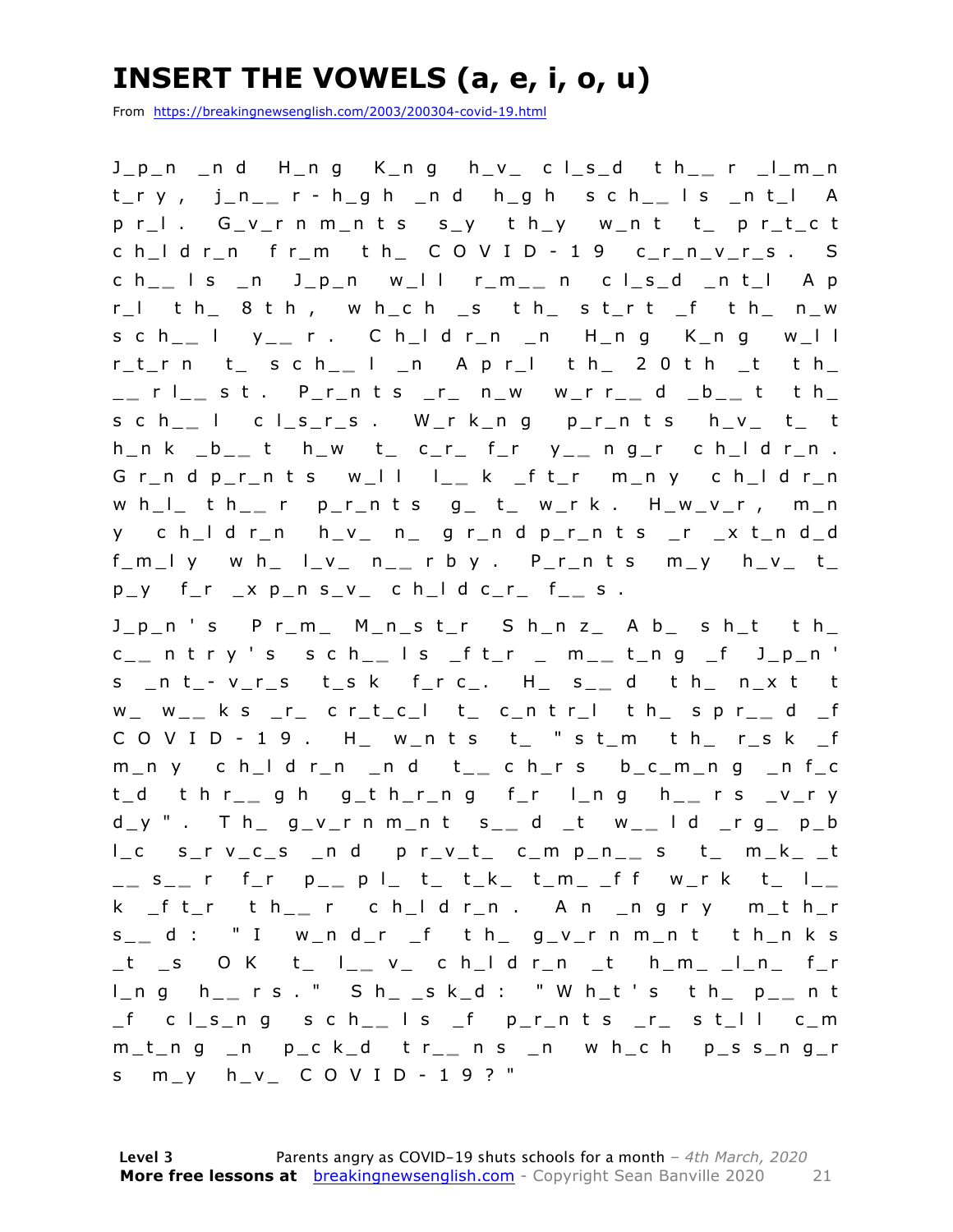#### **PUNCTUATE THE TEXT AND ADD CAPITALS**

From https://breakingnewsenglish.com/2003/200304-covid-19.html

japan and hong kong have closed their elementary juniorhigh and high schools until april governments say they want to protect children from the covid19 coronavirus schools in japan will remain closed until april the 8th which is the start of the new school year children in hong kong will return to school on april the 20th at the earliest parents are now worried about the school closures working parents have to think about how to care for younger children grandparents will look after many children while their parents go to work however many children have no grandparents or extended family who live nearby parents may have to pay for expensive childcare fees

japans prime minister shinzo abe shut the countrys schools after a meeting of japans antivirus task force he said the next two weeks are critical to control the spread of covid19 he wants to stem the risk of many children and teachers becoming infected through gathering for long hours every day the government said it would urge public services and private companies to make it easier for people to take time off work to look after their children an angry mother said i wonder if the government thinks it is ok to leave children at home alone for long hours she asked whats the point of closing schools if parents are still commuting in packed trains in which passengers may have covid19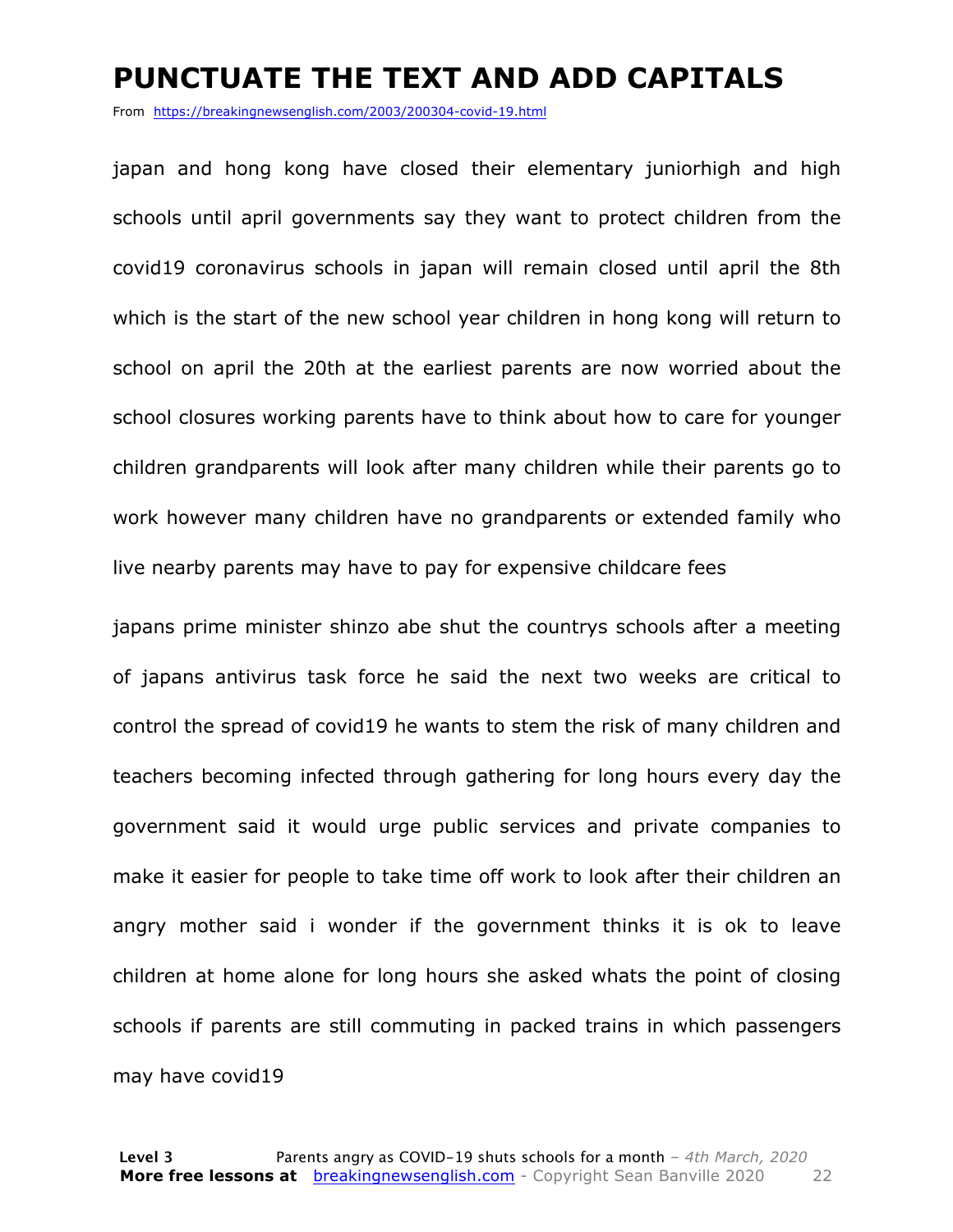# **PUT A SLASH ( / ) WHERE THE SPACES ARE**

From https://breakingnewsenglish.com/2003/200304-covid-19.html

JapanandHongKonghaveclosedtheirelementary,junior-highandhi ghschoolsuntilApril.Governmentssaytheywanttoprotectchildrenfro mtheCOVID-19coronavirus.SchoolsinJapanwillremainclosedunti lAprilthe8th,whichisthestartofthenewschoolyear.ChildreninHongKo ngwillreturntoschoolonAprilthe20thattheearliest.Parentsarenowwo rriedabouttheschoolclosures.Workingparentshavetothinkabouthow tocareforyoungerchildren.Grandparentswilllookaftermanychildren whiletheirparentsgotowork.However,manychildrenhavenograndpa rentsorextendedfamilywholivenearby.Parentsmayhavetopayforexp ensivechildcarefees.Japan'sPrimeMinisterShinzoAbeshutthecountr y'sschoolsafterameetingofJapan'santi-virustaskforce.Hesaidthenex ttwoweeksarecriticaltocontrolthespreadofCOVID-19.Hewantsto"ste mtheriskofmanychildrenandteachersbecominginfectedthroughgath eringforlonghourseveryday".Thegovernmentsaiditwouldurgepublic servicesandprivatecompaniestomakeiteasierforpeopletotaketimeof fworktolookaftertheirchildren.Anangrymothersaid:"Iwonderifthego vernmentthinksitisOKtoleavechildrenathomealoneforlonghours."S heasked:"What'sthepointofclosingschoolsifparentsarestillcommuti nginpackedtrainsinwhichpassengersmayhaveCOVID-19?"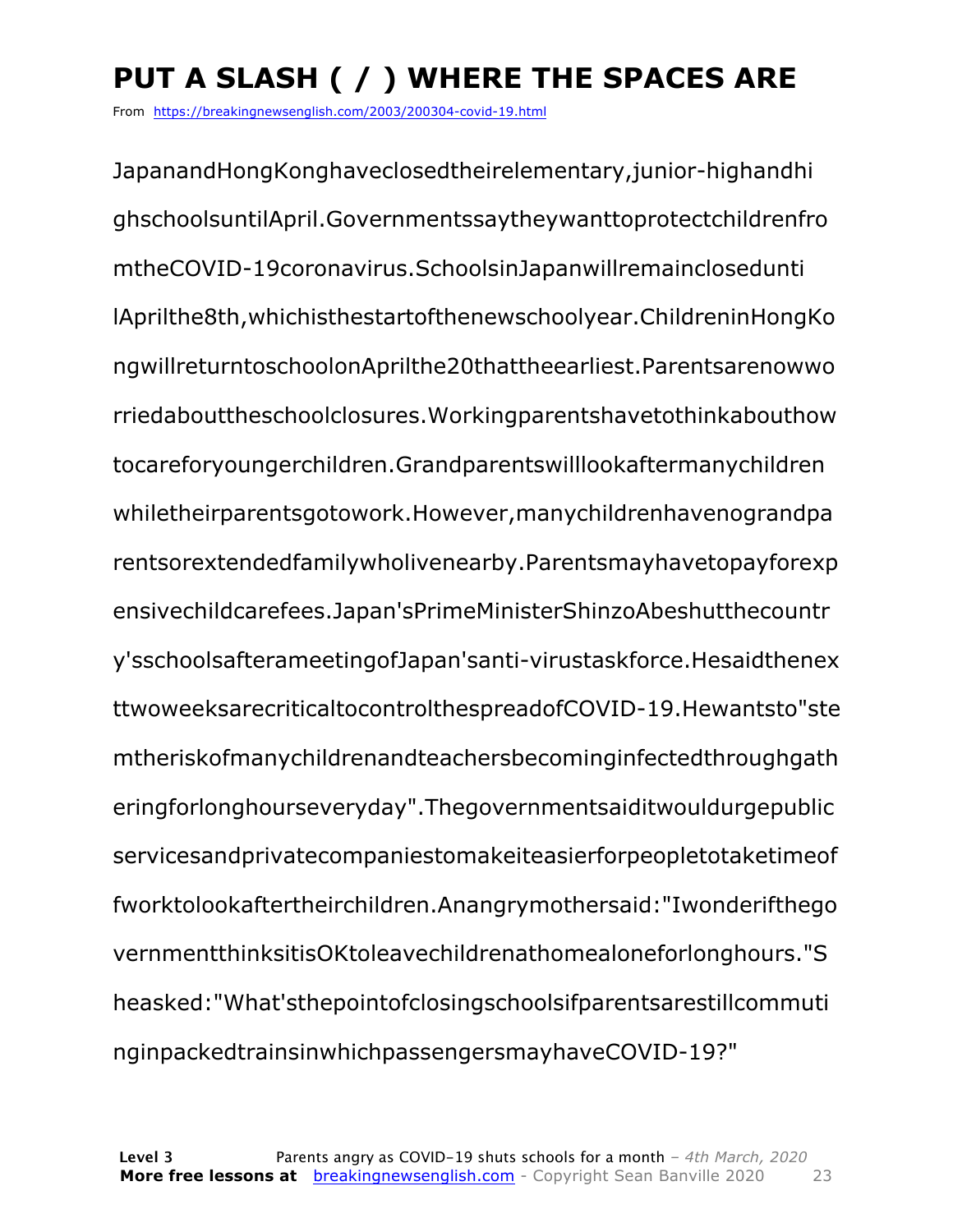### **FREE WRITING**

From https://breakingnewsenglish.com/2003/200304-covid-19.html

Write about coronavirus for 10 minutes. Comment on your partner's paper.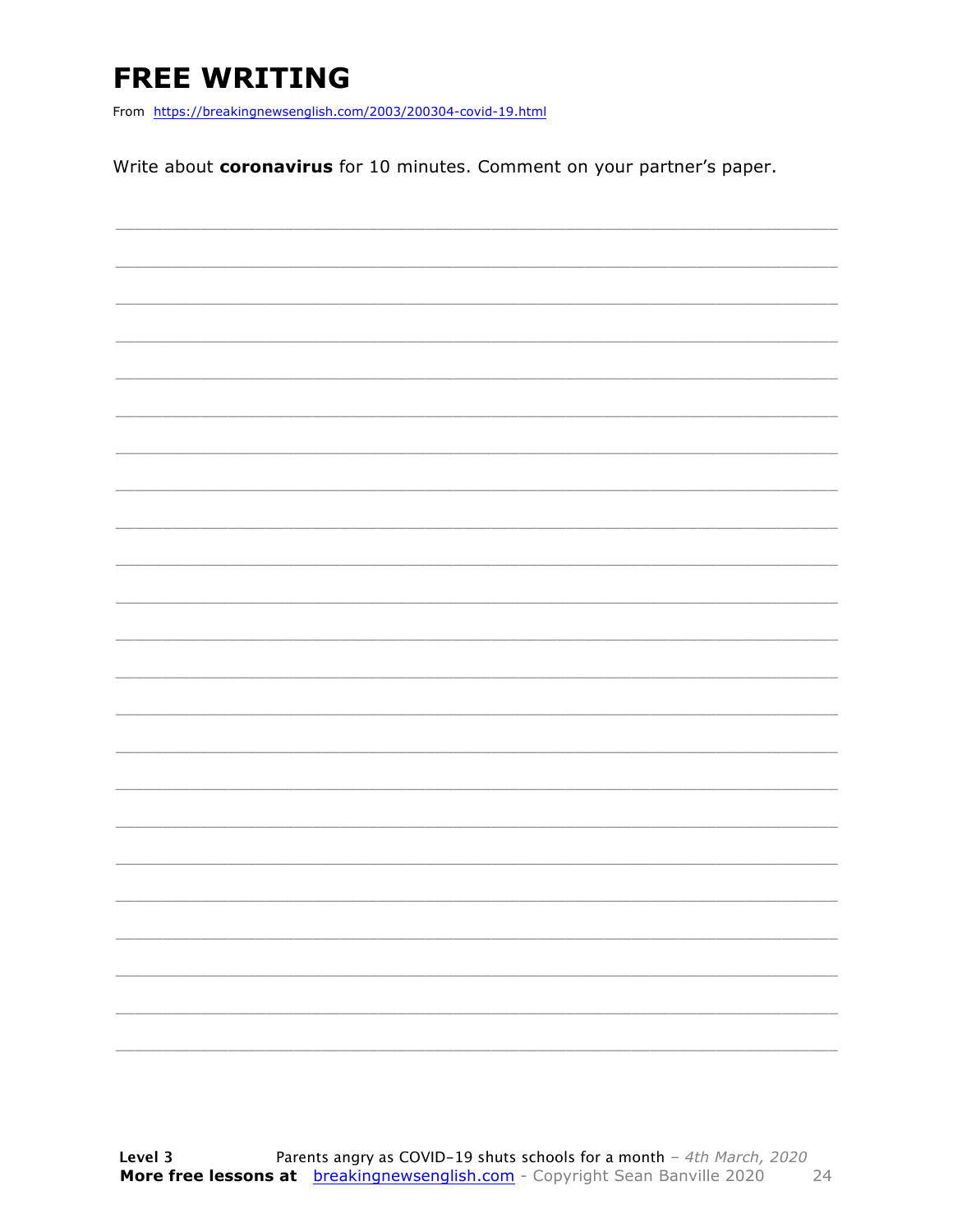### **ACADEMIC WRITING**

From https://breakingnewsenglish.com/2003/200304-covid-19.html

It is essential we all self-quarantine to combat COVID-19. Discuss.

|  |  | ____ |
|--|--|------|
|  |  |      |
|  |  |      |
|  |  |      |
|  |  |      |
|  |  |      |
|  |  |      |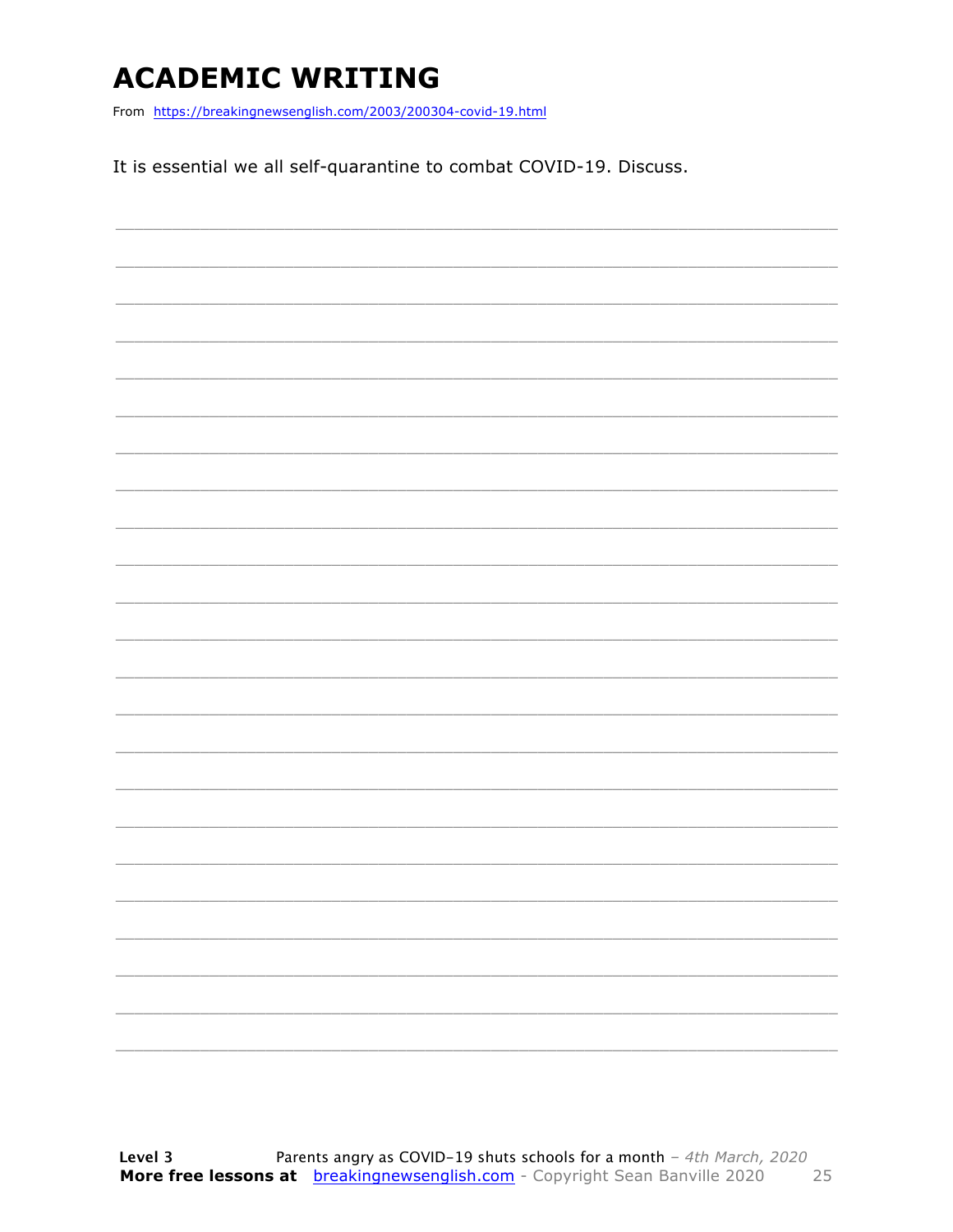### **HOMEWORK**

**1. VOCABULARY EXTENSION:** Choose several of the words from the text. Use a dictionary or Google's search field (or another search engine) to build up more associations / collocations of each word.

**2. INTERNET:** Search the Internet and find out more about this news story. Share what you discover with your partner(s) in the next lesson.

**3. CORONAVIRUS:** Make a poster about coronavirus. Show your work to your classmates in the next lesson. Did you all have similar things?

**4. SELF-QUARANTINE:** Write a magazine article about everybody in the world self-quarantining to help combat the COVID-19 coronavirus. Include imaginary interviews with people who are for and against this.

Read what you wrote to your classmates in the next lesson. Write down any new words and expressions you hear from your partner(s).

**5. WHAT HAPPENED NEXT?** Write a newspaper article about the next stage in this news story. Read what you wrote to your classmates in the next lesson. Give each other feedback on your articles.

**6. LETTER:** Write a letter to an expert on coronavirus. Ask him/her three questions about it. Give him/her three of your ideas on how to avoid it. Read your letter to your partner(s) in your next lesson. Your partner(s) will answer your questions.